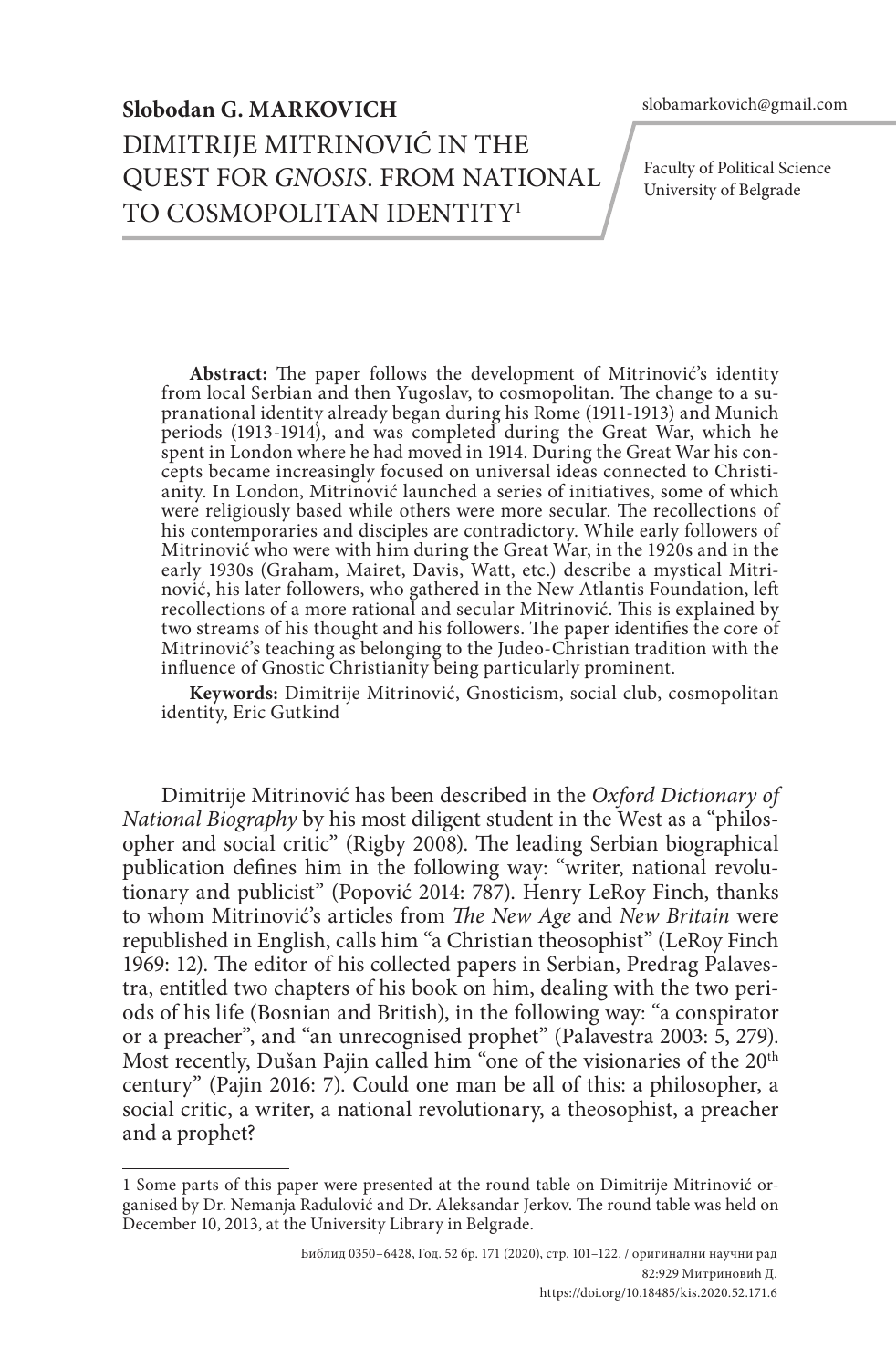It is obviously difficult to capture this peculiar personality in just two or three words. Mitrinović spent the last 39 years of his life in London and its vicinity (1914–1953), and after his death a foundation, the New Atlantis, was established and was dedicated to the dissemination of his ideas, as well as studying thinkers who Mitrinović held in high esteem. In 1987, Mitrinović's ideas became available in English when one of his followers collected his newspaper articles, published papers, and edited notes from his lectures (Rutherford 1987). What becomes clear from various comments on Mitrinović is that there are at least two distinctive groups of his commentators. His followers from the late 1930s and the 1940s described him in rather practical terms, insisting on his plans for social reform and the creation of European and world federations. However, his early British disciples from the period of the Great War and the 1920s had depicted him in a different manner. For them he was a theosophist, a guru, even a black magician. This paper re-examines particularly the first group of his British followers in an effort to at least partially decode the neglected layers of Mitrinović's thought. It also endeavours to find continuity in Mitrinović's ideas.

# **Dimitrije Mitrinović as a Yugoslav Nationalist and Ideologue of the Young Bosnia**

Dimitrije Mitrinović was born in 1887 in a village in Herzegovina to a family of ethnic Serbs. Nine years earlier Austria-Hungary had been given a mandate by the Treaty of Berlin to occupy and administer the former Ottoman provinces of Bosnia and Herzegovina. This act caused substantial dissatisfaction in the provinces among their two biggest ethnic and religious groups: the Christian Orthodox Serbs and the Bosnian Slav Muslims. By the end of the century the situation was further complicated by the penetration of two national movements into Bosnia: the Serbian and the Croatian. Under such conditions the unilateral annexation of the provinces by Austria-Hungary in 1908 was bound to cause further dissatisfaction, strengthened by emerging local nationalisms. It was precisely in this period that, in addition to the Serbian and Croatian national movements, a third movement also emerged: the Serbo-Croat or Yugoslav movement.

At the beginning of the  $20<sup>th</sup>$  century, many Bosnian high school pupils and students studying in Vienna, Zagreb, Belgrade and Prague, turned into devoted advocates of Yugoslav, Serbian or Croatian national ideologies. In the period between the Annexation of Bosnia and Herzegovina by Austria-Hungary and the outbreak of the Great War (1908–1914), every year Bosnian high school youths tended to get progressively more radical and increasingly pro-Yugoslav. Mitrinović was already influenced by the emerging Serbian nationalism while attending the gymnasium in Mostar (from 1899 to 1907). At the very beginning of the  $20<sup>th</sup>$  century only 30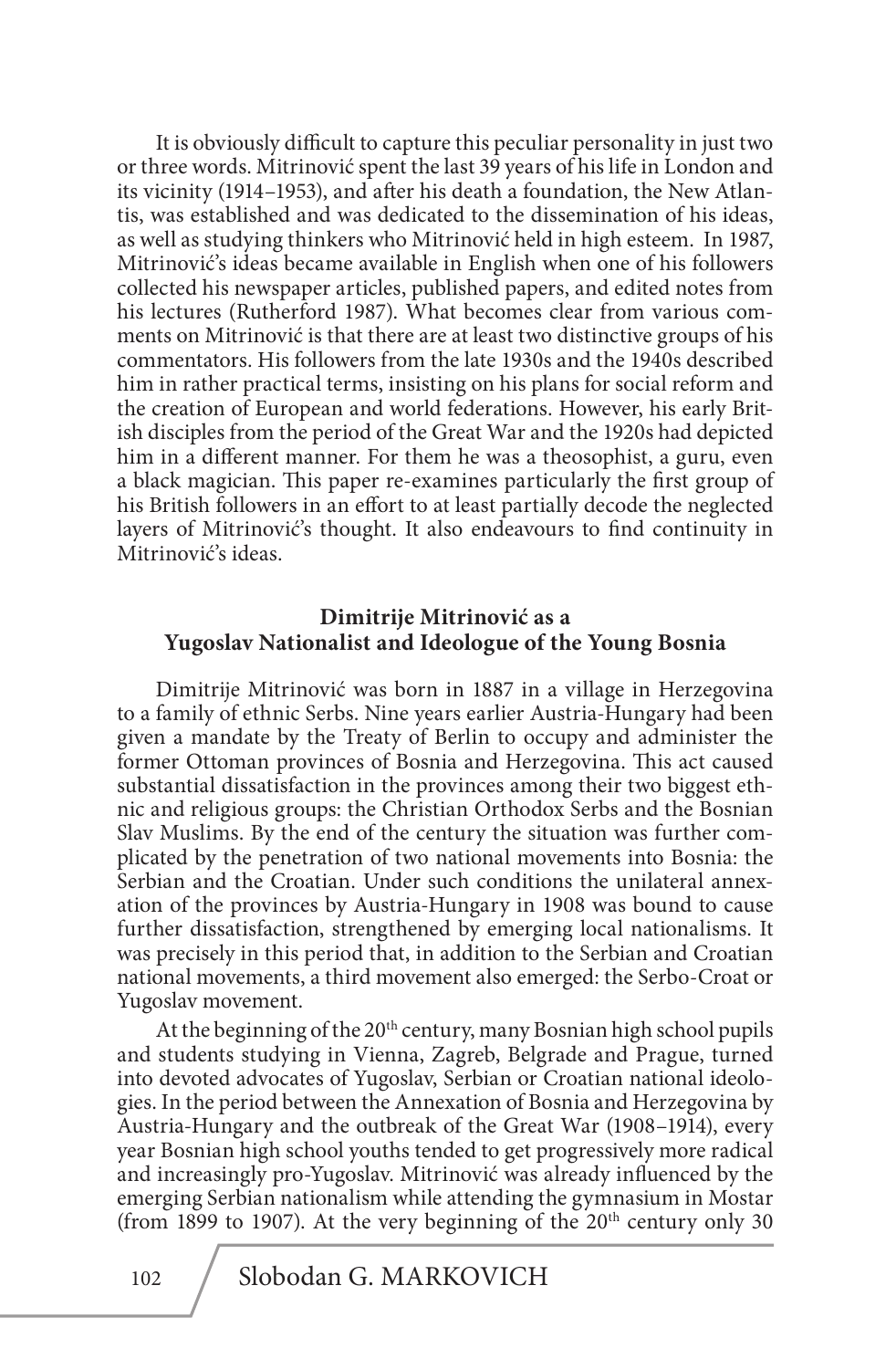natives of Bosnia and Herzegovina held university degrees (Dedijer 1967: 176). Therefore, the local gymnasia (grammar schools) played a much bigger intellectual role than in other areas of Europe. Under local circumstances gymnasia pupils became leading intellectuals not infrequently while still in their teens. Literary circles in gymnasia easily turned into political cultural clubs, often imbued with radical political ideas. Austro-Hungarians were eager to modernise Bosnia and Herzegovina, and this included the implementation of a modern education system. Ironically, this effort only encouraged the anti-Austrian feelings among the local high school pupils influenced by the emerging nationalisms.

One such educational institution established by the Austro-Hungarian authorities was the Mostar Gymnasium, founded in 1893. Student associations were not officially permitted in the gymnasia of Bosnia and Herzegovina. Consequently, various informal and covert associations consisting of high school pupils emerged and flourished. Thus, in 1904, Mitrinović formed the "Secret Library", which was soon transformed into a secret literary society called "Matica"*.* Already in this period he was a staunch Yugoslav (Dedijer 1967: 177). The work in the "Secret Library" made him inclined to secret societies and he soon joined another one, "Sloboda" (Liberty), which acted under the leadership of a kindred spirit, Bogdan Žerajić. Although some members of this society advocated primarily Serbian views, Mitrinović insisted on Yugoslav unity and on finding ways for Serbs and Croats to come closer through culture and literature (Palavestra 1991: 24). In his Yugoslav orientation Mitrinović was several years ahead of other Young Bosnians. The Mostar Gymnasium became one of the centres of the so-called Young Bosnians, a loosely connected group of secret youth literary societies with the political aim of liberating Bosnia and Herzegovina from Austro-Hungarian rule (Dedijer 1967: 175). At least three different streams may be identified among them: 1) Serbian and Yugoslav (Serbo-Croat) nationalism; 2) revolutionary zeal to create socially more just societies, and 3) ideas on the ethical improvement of man.

In 1907, upon graduating from the Mostar Gymnasium, Mitrinović became a student in Zagreb, where he studied philosophy, psychology and logic. He occasionally attended some lectures in Belgrade, and from 1909 he studied in Zagreb and Vienna. He remained committed to literary efforts in Bosnia and contributed to the literary journal *Bosanska Vila*. His contributions to this journal in 1908–1913 made him famous among the South Slavs and he gradually became one of the spiritual leaders of the literary movement of Young Bosnia. From the end of 1909, he put in a lot of effort into launching a new journal called *Zora*. In the first issue of this Vienna-based journal (with the editorial board in Zagreb), he defined its programme consisting of two principles: socio-political and democratic-Yugoslav. He advocated co-operation not only between Serbs and Croats, but also with other Slavs, particularly with "our great Russia",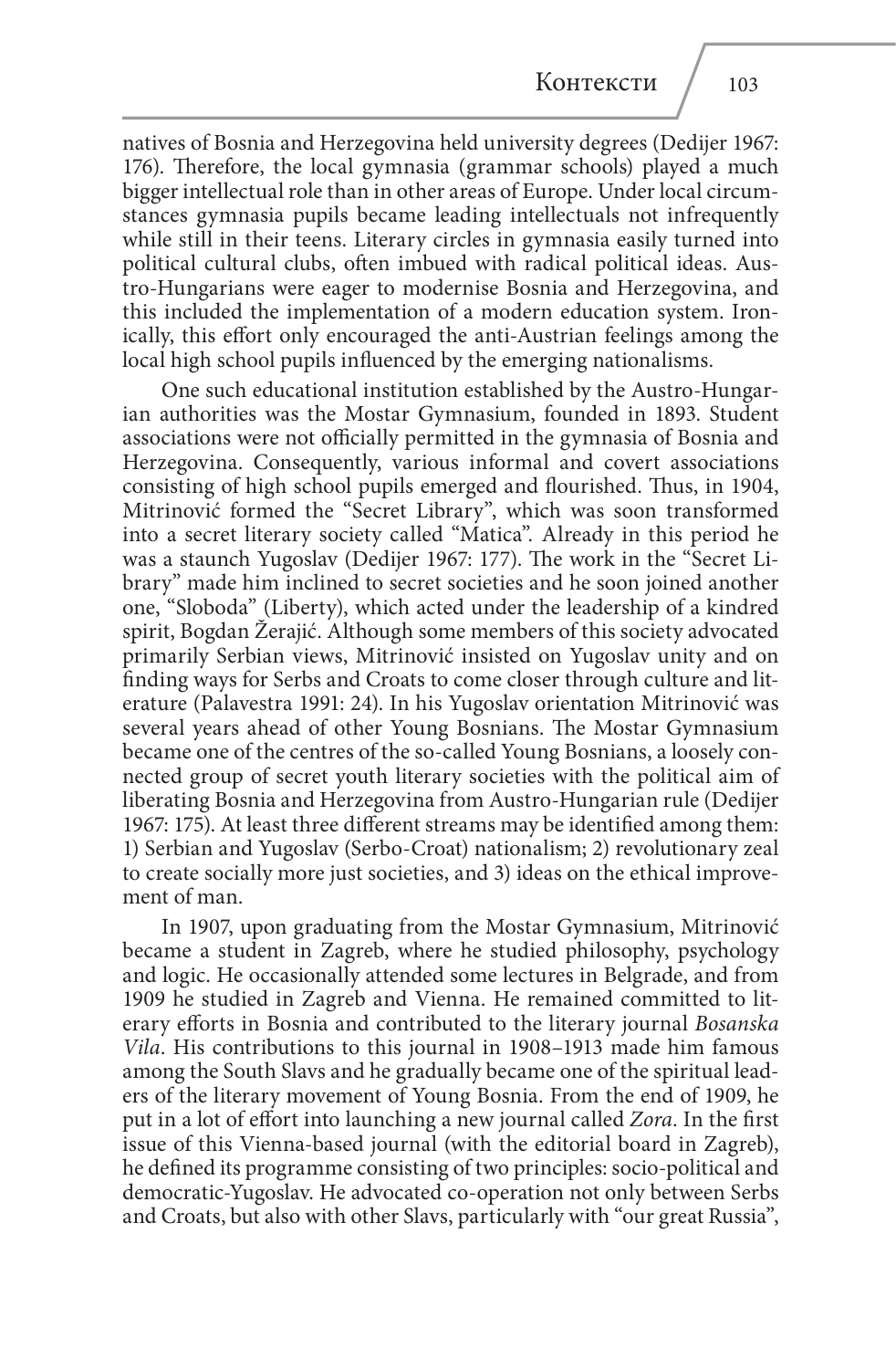"with our Czech brethren who are the closest to us in terms of cultural influence", but also with the Poles, "who are so close to us by their national misfortune." He ended his programme by proclaiming the new motto of "personal, modern Serbian culture" (SDDM, 1991: vol. 2, 165–167).

On June 15, 1910, his close friend Žerajić committed suicide after his attempt at life of the Governor of Bosnia and Herzegovina, General Marijan Varešanin, failed. Prior to this Žerajić had even contemplated assassinating Emperor Franz Joseph during his visit to Bosnia, two weeks earlier. Mitrinović was compromised by Žerajić's action, and an anonymous letter was sent to the Sarajevo police by someone in Zagreb, but since the police found no compromising material in his apartment in Zagreb, Mitrinović was only briefly detained.

Starting in the spring of 1910 Mitrinović became a great advocate of the art of the Croatian sculptor Ivan Meštrović. He viewed him as a symbol of the emerging Serbo-Croat or Yugoslav nation. He had contacts with and the support of some semi-official circles in Belgrade, but no one has ever been able to clarify the exact nature of these contacts, although some links suggest that he may have co-operated with the nationalist Belgrade organisation "Narodna Odbrana" (National Defence). In Belgrade, Mitrinović was seen as a good promoter of the Yugoslav idea and for this purpose he did receive some funding. However, throughout his student years he proved capable of finding support through personal contacts. Scarce sources, however, preclude the identification of those Maecenas. Judging by his London years, one is tempted to conclude that he was very popular among women. He was encouraged by his contacts in Belgrade to go to Rome and to report from there to the Serbian press. At the beginning of 1911 he moved to Rome, and stayed there till the beginning of 1913, when he moved to Munich. In the same period, he also made visits to Sarajevo and Belgrade and was instrumental in connecting various pro-Yugoslav cultural groups (SDDM, 1991: vol. 1, 42–42, 47–53).

# **From Futurism to Utopian Universalism**

What happened to Mitrinović's inner world in Rome is not something that his friends from Sarajevo or Belgrade expected or hoped for. They wanted to have a pro-Yugoslav and a pro-Serbian propagandist and activist. He, however, came into contact with the futurist movement, witnessed the development of avant-garde art and was immediately absorbed by it. The best specialist on Mitrinović and the editor of his collected works in Serbian (Serbo-Croat), Predrag Palavestra, described this Rome transformation in the following way: "Mitrinović's critical and aesthetic thought, imbued with moral principles and theological justifications, abruptly turned, in contact with the futurist programme, to the future and to utopia. The secular character of that utopia came closer to the es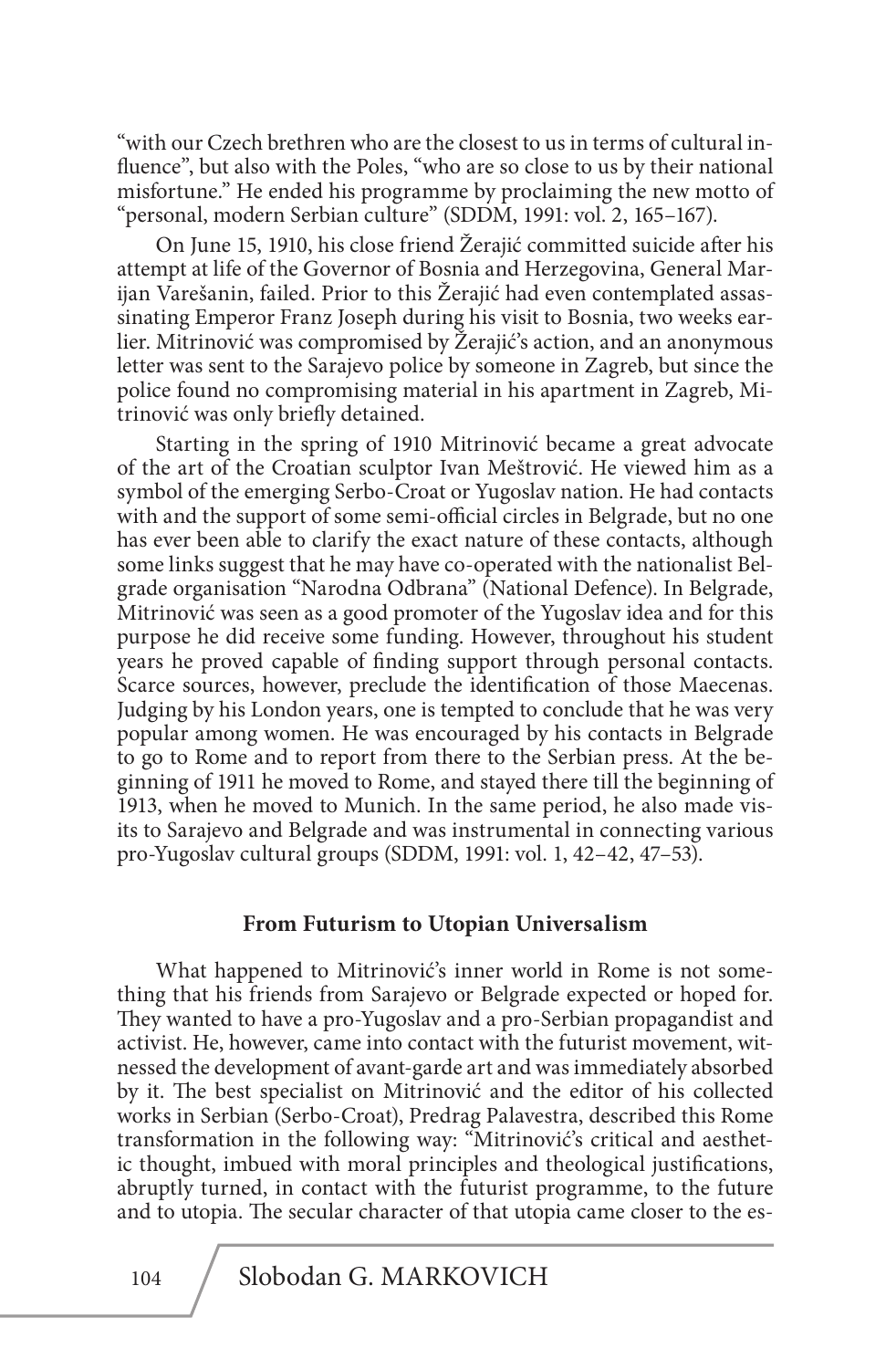oteric philosophy of new man and to his messianic role in coming times as pure revival of poetic forebodings" (SDDM, 1991: vol. 1, 45). A literary testimony of these futurist and utopian strivings appeared in the *Bosanska Vila* in 1913, in 10 instalments published from February to October under the title "Estetičke kontemplacije" (Aesthetic Contemplations)  $(SDDM, 1991: vol. 2, 91-138).$ <sup>2</sup> The editor of Mitrinović's works and lecture notes in English, Henry Christian Rutherford, assesses these essays as "the guiding principles which marked the rest of his own life and work" (Rutherford 1987: 1).

He came to Munich to study art under the supervision of Heinrich Wölfflin. His interest in cosmopolitan rather than Yugoslav affairs became even more prominent in the Bavarian capital, where he "turned his previous revolutionary dogma into a chiliastic vision" (Palavestra 1991: 53–54). A clear shift is seen in his essay on Benedetto Croce's philosophy completed at the end of 1913, and this essay "had almost no connection to the national idea" (Palavestra 1991: 54). Palavestra considers Mitrinović's article "For Yugoslavia", written in Munich in the spring of 1914, as his "final farewell to his life up to that moment, and his farewell to the ideas of Yugoslav unity" (Palavestra 1991: 57). In this article, published in the Zagreb journal *Vihor* in May 1914, he made an appeal: "Serbo-Croats with Slovenes, unite your hearts into an uncreated nation, and do not lose your spirit!" (SDDM, 1991: vol 2, 205). His decision to leave his native land and to dedicate his efforts to universal rather than national ideas certainly disappointed many of his former associates. His brother Čedomilj still remembered in 1954 that Dimitrije: "simply disappeared and vanished from the public life of his country. He went away from Serbia and stayed in Rome, Munich, Тübingen. To his fellow country-men at home it seemed that he had become dead and feelingless towards his own country" (Rigby 2006: 20, 22).

In his novel *St. Vitus Day*, the British author Stephen Graham offers an imaginary conversation between Mitrinović and Bogdan Žerajić in the presence of a schoolboy named Miloš. He presents them as two personalities characteristic of the youth movement who "made the neighbouring town of Mostar into a cultural centre radiating beyond Bosnia" (Graham 1931: 21). Since he was Mitrinović's friend and even a disciple for a time, he is very likely to have been provided with some elements of the conversation by Mitrinović himself. The dialogue is supposed to have happened in Sarajevo in 1910, some time before Žerajić made his (in)famous assassination attempt on Varešanin. In the novel Žerajić says that since 1908, in other words since the annexation of Bosnia, "we have all become nationalists." The musician "Mitya Mitrinovitch"<sup>3</sup> replies to this remark in the following way:

<sup>2</sup> An abridged version of "Aesthetic Contemplations" in English was published in H. C. Rutherford, *Certainly Future*, pp. 17–43.

<sup>3</sup> Mita is a common nickname in Serbo-Croat for Dimitrije.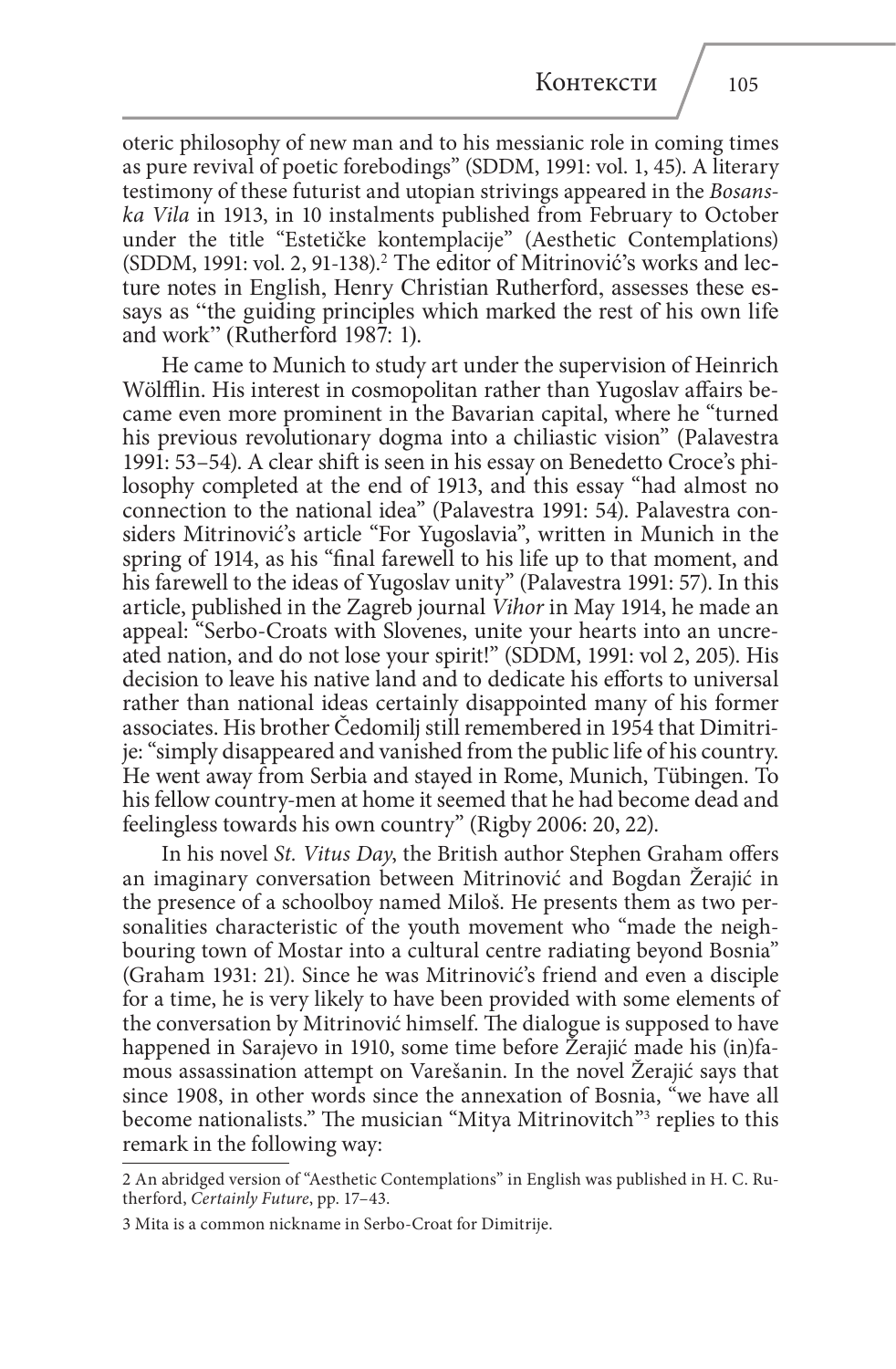Nationalists for the sake of Socialism. Nationalism is only wrong when it forgets the larger ideal, the brotherhood of Man. The consciousness of unity progresses by stages. The Austrians are pleased to call us Bosniaks, but we know we are Serbs. The King of the Serbs freed us from the Turks. And Serbs, with Bulgars and Croats, are all Jugoslavs. In Jugoslavia we might have a nucleus for a new civilisation. We shared death in the fourteenth century, and reconstruction in the nineteenth. Our priest is the sculptor Mestrovitch who, through art, unites us consciously with our great past. But Serbia does not rise for Serbia's sake, but for the sake of man as a whole. Our unity, if we achieve it, must be a cell in a greater unity (Graham 1931: 32–33).

A few paragraphs down, Mitrinović insists that he is against violence and that his only violence was "the violence of our printing press at Mostar", adding that war is not his *métier* (Graham 1931: 24, 26). There is no doubt that Mitrinović had espoused precisely these ideas in the period between 1910 and 1914, and the lines attributed to him aptly reflect the gradual transformation of his Yugoslav nationalism into a universalist cosmopolitanism, a process that was fully completed during the Great War.

# **Mitrinović, Gutkind and Kandinsky**

On the eve of the Great War, in the late spring and early summer of 1914, Dimitrije Mitrinović put all his efforts into publishing an ambitiously envisaged annual, 500 pages in length, entitled *The Aryan Europe or Foundations of the Future (Die arische Europa oder Grundlage der Zukunft)*. The annual was to lead to the establishment of an international movement "Towards the Mankind of the Future through Aryan Europe" (*Zur Menschheit der Zukunft durch das arysche Europa*) (UB – SC, NAF, 1.4.1).<sup>4</sup> He wrote from Munich to Wassily Kandinsky, Russian painter and theorist, that political action was necessary. Kandinsky seems to have believed that mankind was approaching the Third Age, an epoch that Joachim of Flora announced, at the beginning of the  $13<sup>th</sup>$  century, as the new age of the Spirit. For Kandinsky his abstract painting "was the gospel of this new age" (Kermode 1985: 96). In these ideas he also was under the influence of Dmitrii Merezhkovsky (Behr 1992: 83). In preparing the *Yearbook* Mitrinović exploited the concept of an élite group that would spiritually lead the world, and he mentioned in a letter to Eric Gutkind, in June 1914, an "organization for a pan-human little brotherhood of the most world-worthy bearers of present-day culture" (Behr 1992: 85). The original idea for the Yearbook came to Mitrinović through the mediation of Kandinsky and Giovanni Papini, who was an Italian futurist at that time. Previously, Eric Gutkind and Frederik van Eeden had already

<sup>4 &</sup>quot;Draft of a letter of Mitrinović to Erich Gutkind", June 27, 1914. The letter was translated into English by the members of the New Atlantis Foundation (NAF), and was also published in Serbian translation in: SDDM.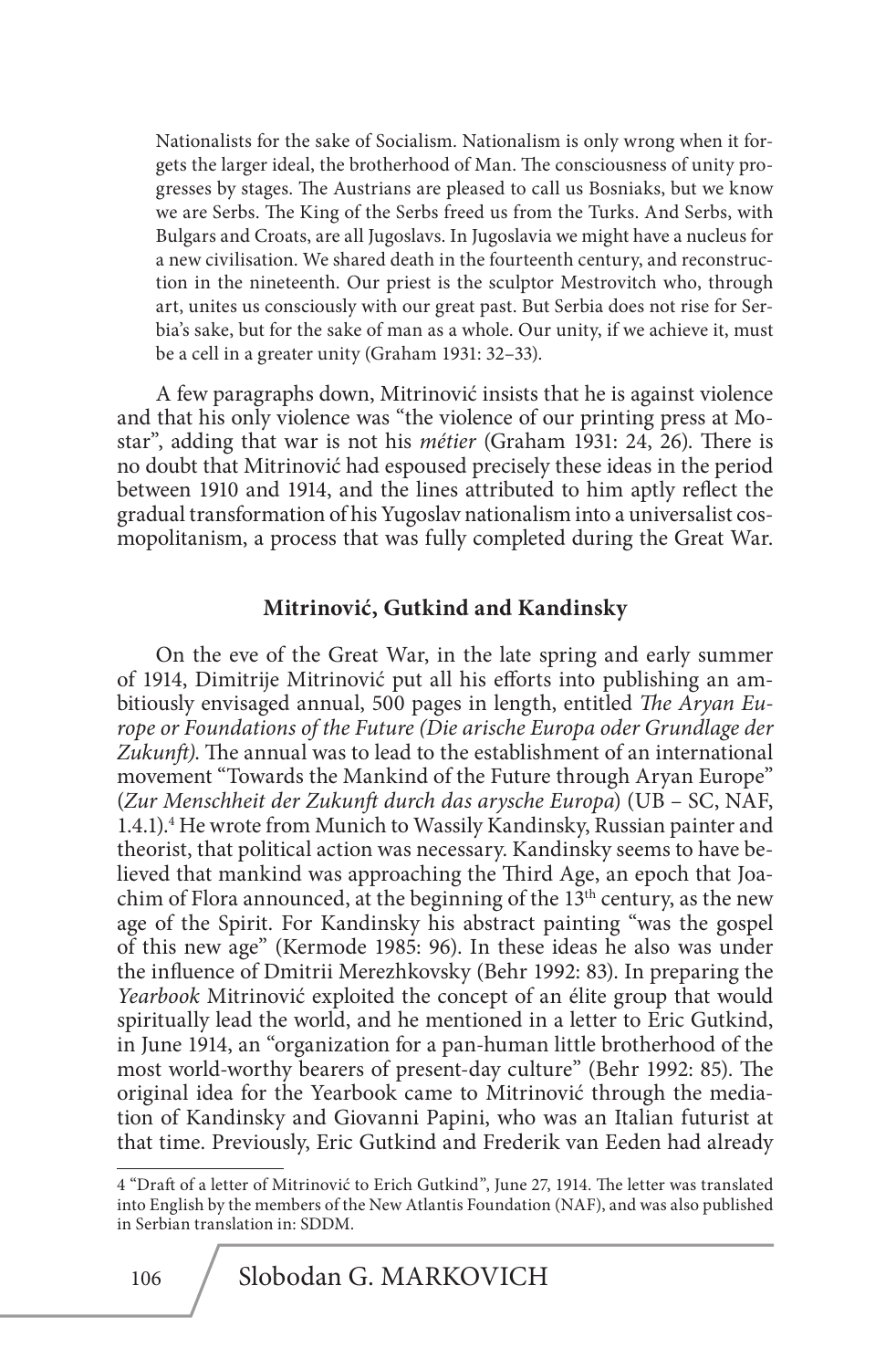discussed attracting "chosen spirits". They called their fraternity "Blutbund" (the Blood Brotherhood) and Mitrinović obviously adopted their idea (Rutherford 1987: 7–8).

He had already been inspired by Russian spirituality and therefore easily found a common ground with Kandinsky, who had similar preferences. It was Kandinsky who connected Mitrinović with another person sympathetic to mysticism, Eric (Erich) Gutkind (1877–1965). In 1910 the latter published a book entitled *Die Siderische Geburt* (Sidereal Birth). Upon reading this book Mitrinović became fascinated with it. In June 1914 he wrote to Kandinsky: "it seems to me that *Die Siderische Geburt*  is worthy to be the true religion of a pan-Europe" (UB – SC, NAF, 1.3.3).<sup>5</sup> Two days later he admits to Gutkind that *Sidereal Birth* has become "a book which supports and uplifts me, next to the most important things through which I support and defend myself" (UB - SC, NAF, 1.4.1, SDDM 1991: vol. 2, 236).<sup>6</sup> From June 1914 he considered it as "the main fundamental book for developing our cultural philosophy of pan-Aryandom". In his letter to Gutkind he states: "We should like to entrust to you the guidance of the religion of pan-Europe" (UB – SC, NAF, 1.4.1, SDDM 1991: vol. 2, 238–239).7

In the first chapter of his book entitled "Thou, Thou End of the World" Gutkind explained his basic concepts. The current civilisation could not progress forever, "the world must come to an end, but this can no longer frighten us". In accordance with Gnostic and certain other esoteric teachings, Gutkind saw a huge divine potential in humans: "In holy poverty we shall renounce the limitations of our little personality, this merely mechanical, as yet lifeless ego in order to gain our higher seraphic self, which is not subject to death, but partakes of all that is divine and will redeem the silent depths" (Gutkind 1969: 180). As Henry LeRoy Finch has noted, *Sidereal Birth* was under the influence of German Romanticism and of authors like Novalis, Schelling, Boehme and Nietzsche. LeRoy Finch has clearly noticed: "Its apocalyptic theme is expressed in terms more Gnostic and Christian than Jewish" (LeRoy Finch 1969: 13–14). However, he neglected another possibility: that of Jewish Gnosticism, which might have influenced Gutkind (Scholem 1946).

The Gospel of Philip, a Gnostic text found in 1945, teaches that one who achieves *gnosis* is "no longer a Christian, but a Christ" (Pagels 1986: 140). In other words, there is potential in humans to reach the consciousness of God. Gutkind's sidereal birth is equivalent to the Gnostic discovery of *gnosis* within oneself. Or as he put it: "The transcendence we speak of is Sidereal Birth… And the realm to which we seek to rise, which is

<sup>5</sup> Mitrinović to Kanindsky, Munich, June 25, 1914 (the file includes the original letters in German and English translations typed by someone from NAF. The quote is from the NAF translation).

<sup>6 &</sup>quot;Draft of a letter of Mitrinović to Erich Gutkind", June 27, 1914. 7 Ibid.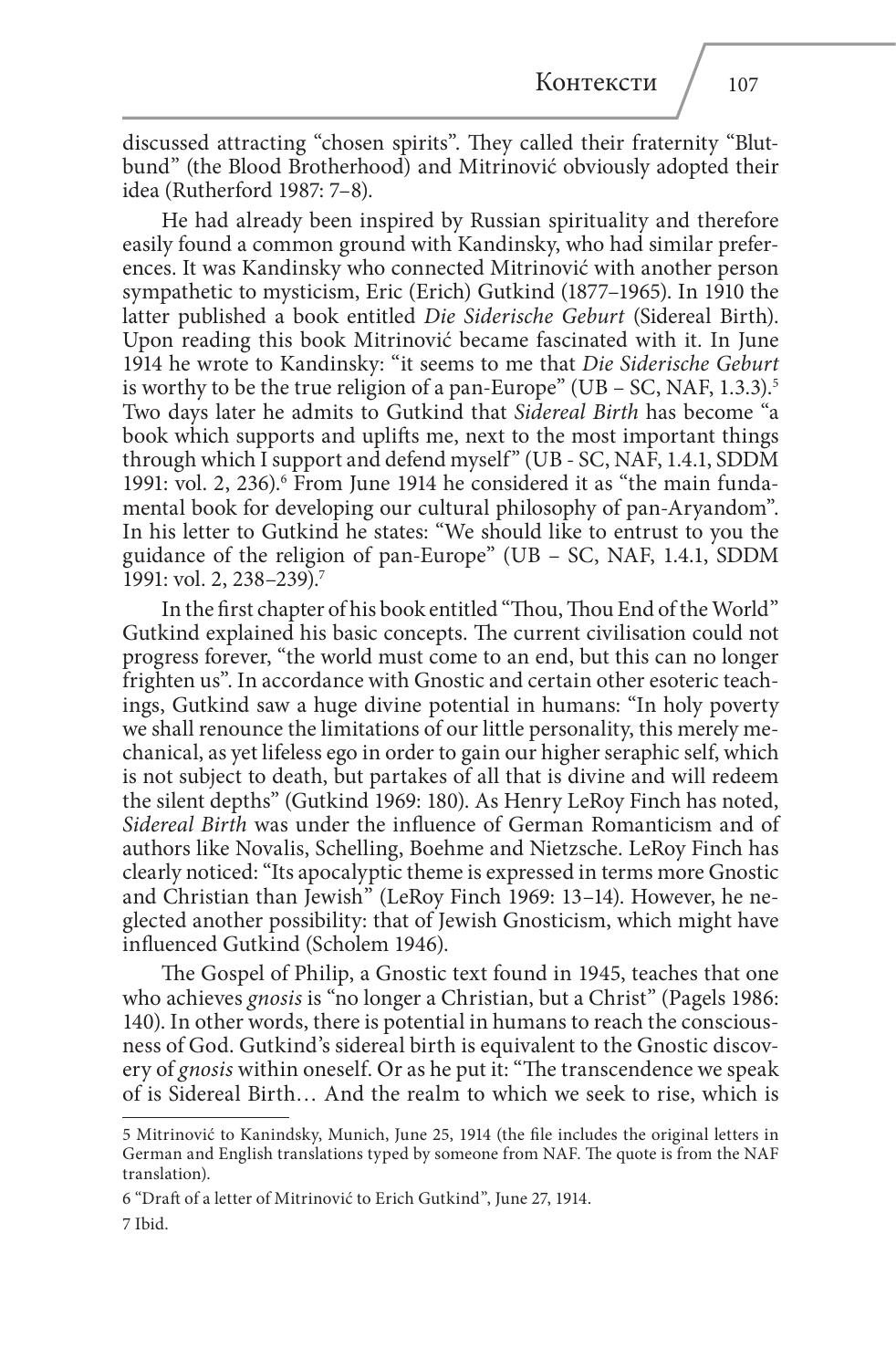the consummation of 'word' we will call, making free use of a gnostic term – Pleroma". Or as he stated even more openly: "Now everything must be imbued with this: that from now on we rise to sidereal birth in which we ourselves become God" (Rutherford 1975: 15–16). From 1914 Mitrinović's quest for gnosis had two aims. One was his own spiritual perfection, and the other was to find other people in search of *gnosis* and organise them into a group.

The fusion of the earlier revolutionary zeal and futurist activism with Gutkind's teaching led Mitrinović to postulate a need for the unity of Aryan peoples: Germanic, Latin, Anglo-Saxon and Slavic. They would create a nucleus that would later unite with India and the Ancient East. In that unity the revelations of Judeo-Christian traditions would be connected with the revelation of India. This was a big and resolute turn for Mitrinović, both in terms of ideas and geography. He shifted his geographic interests from the Balkans to Indo-Europe and the world, and in terms of ideas he directed his attention to the concept of Pan-Humanity. The turn in 1914 had a religious basis: a new syncretic religion of humanity with a (Judeo-) Christian Gnostic basis. This shift to religious inspiration stood in sharp contrast with his previous association with the Young Bosnia literary circles, which were deeply secular and viewed religion as an obstacle for the unity of Yugoslavs, who were desperately separated into three, often antagonistic, religious groups.

As noted above, Mitrinović became an ideologue of the movement of Young Bosnia in the 1910–1914 period. The movement was, in some aspects, even anti-religious, and in ideological terms very close to certain aspects of anarchism and socialism. And yet, it was precisely in that same period in which he fascinated so many pro-Yugoslav secularists (1912–1914) that he defined the basics of his chiliastic and utopian teachings in which Yugoslavism was only a small step in his search for the global unity of mankind. These teachings were in sharp contrast with the secular ideology of Yugoslavism, which found its clearest expression in the works of the most influential literary critic in Belgrade, Jovan Skerlić. He had a very high opinion of Mitrinović's pro-Yugoslav and modernist contributions, but died too early (in May 1914) to recognise Mitrinović's transformation.

# **Towards European and Universal Identity**

Mitrinović was lucky enough to escape from Germany on the very eve of the Great War, just a few days before the German police attempted to interrogate him in connection with the fact that the Sarajevo conspirators led by Gavrilo Princip were ideologically connected to the literary circles in which Mitrinović was held in the highest esteem. Discussing the destiny of the Sarajevo plotters, primarily of Gavrilo Princip and Nedeljko Čabrinović, Rebecca West was prompted to remark: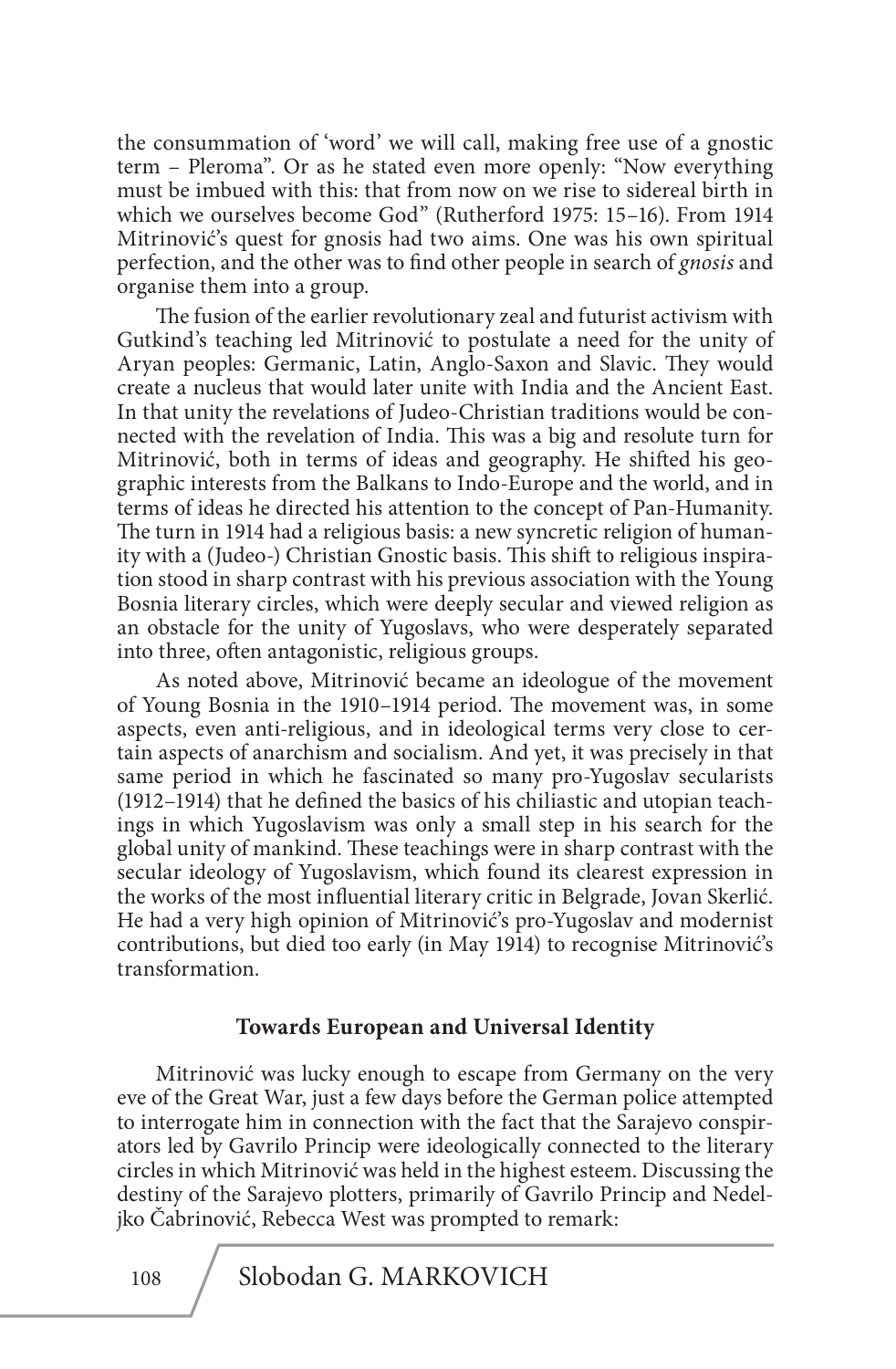What these youths did was abominable, precisely as abominable as the tyranny they destroyed. Yet it need not be denied that they might have grown to be good men, and perhaps great men, if the Austrian Empire had not crashed down on them in its collapse. But the monstrous frailty of empire involves such losses (West 1993: 379).

Indeed, many a great man emerged from the ranks of Serbo-Croat (Yugoslav) secret youth associations and literary clubs that existed in Bosnia and Herzegovina on the eve of the Great War and that were later commonly known under the name of Young Bosnia. One of them, Ivo Andrić, became a diplomat of the Kingdom of Yugoslavia and a writer. He was the first president of the Serbo-Croat Progressive Youth (also known as Yugoslav Progressive Youth), a Serbo-Croat union of grammar school pupils in Sarajevo, founded at the end of 1911 (Glišović 2012: 19–23) (a club that admitted Gavrilo Princip into its ranks). In the final year of the gymnasium Andrić was strongly influenced by Mitrinović and his broad culture. Čabrinović and Princip died in Austro-Hungarian prisons. Andrić was awarded the Nobel Prize in Literature in 1961. Mitrinović escaped from continental Europe just before the outbreak of the war and became the initiator of many social movements in Britain. The two Young Bosnians who survived made a broad intellectual impact and their contemplations reached far beyond their early focus on Serbian, Serbo-Croat and South-Slav nationalisms.

Coming to Britain in August 1914 Mitrinović had to make his efforts all over again and in the beginning he had few followers. He was associated with the Serbian Legation in London throughout the war, and survived the war by receiving some money from it. Since he was admitted to work for the Legation thanks to his connections with pro-Yugoslav and pro-Serbian circles in Bosnia and Croatia, he had to demonstrate his commitment to Yugoslav propaganda during the Great War, although this may not have been his highest priority by that time. His thoughts and strivings seemed to have been redirected to more global affairs.

His inner spiritual circle in London consisted of the Serbian theologian and priest Nikolai Velimirovich<sup>s</sup> (at that point also very much imbued with the ideas of Christian unity and under some influence of the traditions of the India), the British writer Stephen Graham, who had in British terms unusual sympathies for Russia, and himself. Stephen Graham came into contact with Velimirovich and Mitrinović in the winter of 1915. Both left a deep impression on him. Graham described Velimirovich in the following way: "In the spiritual anxiety of the war, with Christians arrayed against Christians, there was a singularly attractive quality of Fr Nikolai. He was gentle, persuasive and original, like a page of the Gospel read for the first time. The Spirit of Truth was pilgrimaging

<sup>8</sup> The form of spelling "Nikolai Velimirovich" is the one that he himself used when he signed his affidavit following the Second World War. Previously he used several different transcriptions of his name into English.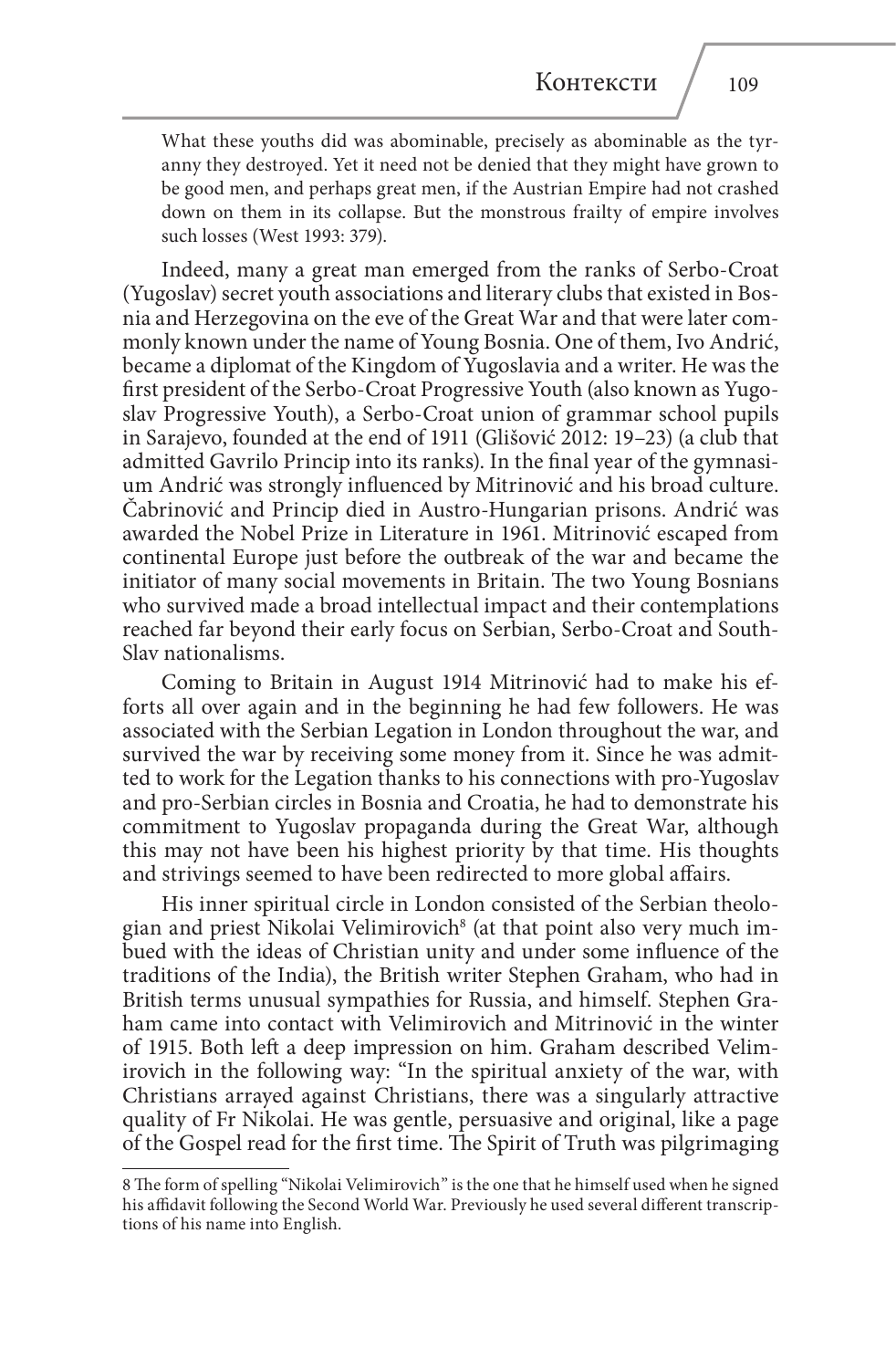among us" (Graham 1964: 103). Although he had the highest appreciation for Nikolai Velimirovich, Graham came under the spell of Mitrinović. The Rector of St. Margaret's Church, Westminster, Canon Carnegie, organized a reception at his home. It was there that Graham met Mitrinović. As he himself confesses: "Dating from that evening I came strongly under his influence and while I was in London we were much together" (Graham 1964: 102).

Graham described what was in Mitrinović's heart at the time. "For him the young Christendom which he planned had to be a secret society. We must operate from the invisible towards the visible, from an initiated few to the many who were as yet unaware of the movement" (Graham 1964: 121). Graham also quoted what Mitrinović said to him and Fr. Nikolai in the early stages of their friendship: "We are secretly committed to giving our lives to the realization of the Kingdom of Heaven upon Earth and all we do will be directed to that purpose. We will cautiously seek allies and persuade them to join us and form a Christianly conscious nucleus. All in secret, all below ground. The more secret we are, the greater spiritual strength we draw, till we are ready to break surface and grow to be a mighty tree" (Graham 1964: 121). That tree never grew high. Among others, Mitrinović tried to draw in the Rev. H. J. Fynes-Clinton, an Anglo-Catholic, and the leading spirit of the Church of England committed to co-operation with Christian Orthodox Churches. Fynes-Clinton had very high opinion of Velimirovich but did not subscribe to Mitrinović's ideas.

Graham was so impressed by Mitrinović that he described him in his book *The Quest of the Face*. In the introduction Graham expresses his hope that for his future readers the book "may be an invitation to become builders of the City in which Dushan and I have been active spiritual masons" (Graham 1918)<sup>9</sup>. Dushan, as Graham explained later, was actually Mitrinović, a man whom he did not choose to be the protagonist of his book. Rather, it was Dushan who chose Stephen Graham. Mitrinović's identity formation was explained in the novel. This new identity was framed in Rome, Munich and Berlin (1911–1914), and was completed in London during the course of the Great War. Dushan was described in the following way: "He is a Southern Slav, a representative of one of the ruined peoples of the Balkans. His country, Serbia, is lost. He tells me he has ceased to be a Serb, because Serbia is not any more and cannot be again what it was, even if it should rise from death. He calls himself a European, and pleads that all should obtain, in addition of consciousness of nationality, the higher consciousness of being Europeans". Dushan also offered to Graham a scheme of individual progress: Infant – Individual – National – Group-National – Universal (Graham 1918: 75). Indeed, Mitrinović impressed his British friend so much that he was led to write the following: "There is something of this nature about Dushan, that is

<sup>9</sup> See prefatory note to the book.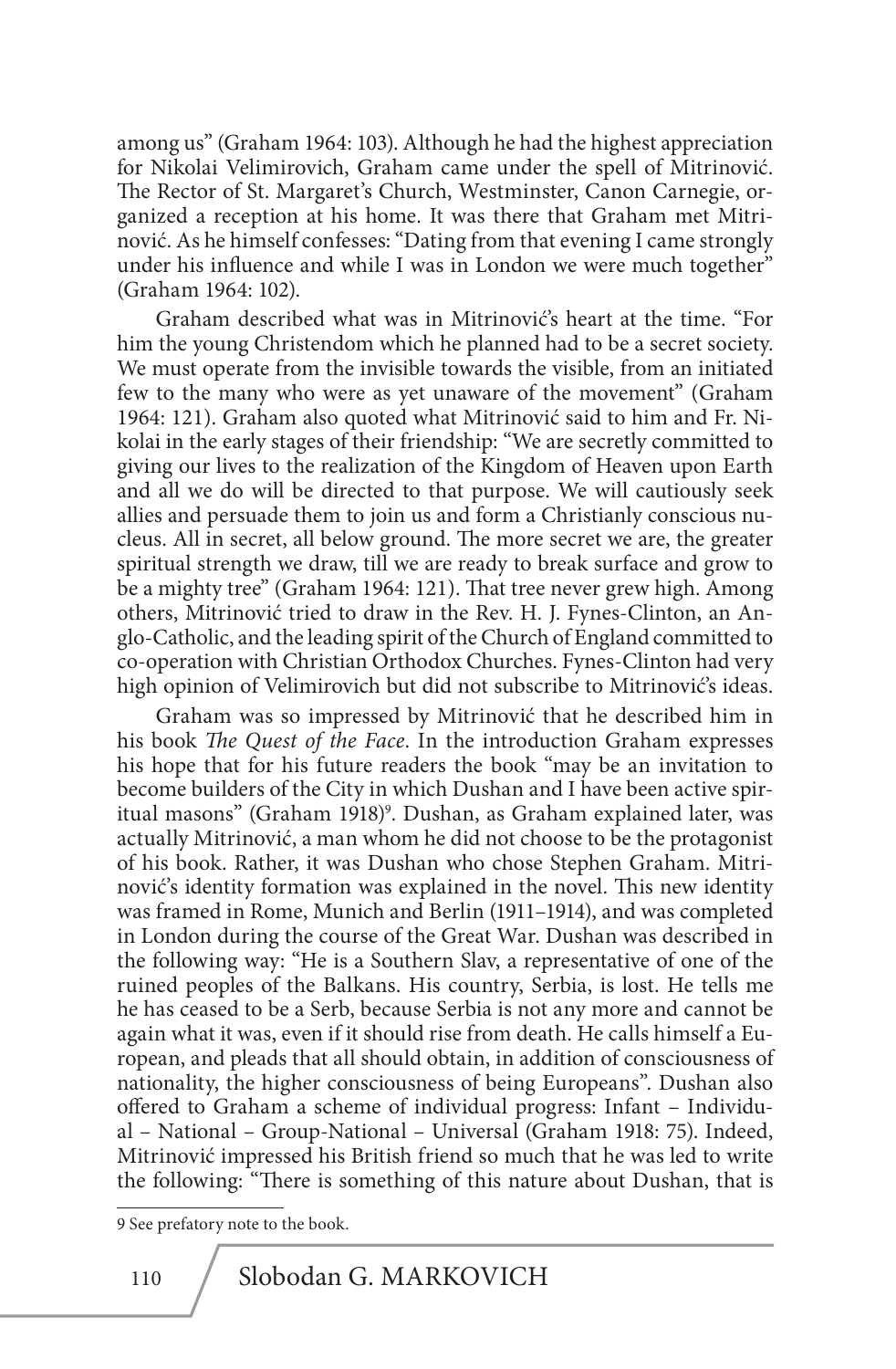why I have called him a mystical fraction, a phrase that I thought rightly applied to Christ" (Graham 1918: 78). To Graham, Mitrinović became, during the war, precisely what a Gnostic would find the highest purpose of life: he became Godlike.

It is interesting that already in his letter to Gutkind, composed on the very eve of the Great War, Mitrinović expressed his desire to deliver four lectures in Berlin. The second lecture was to be dedicated, among other things, to "antipatriotic movements", and in connection with the future of mankind (SDDM 1991: vol. 2, p. 237)<sup>10</sup>. His full shift from Yugoslav nationalism to universalism obviously took place between 1913 and 1915. Mitrinović found in England a fertile ground for his universalist ideas packed into a pan-Christian framework. His universalism clearly stemmed from Christianity, but in his version, Christianity was blended with esoteric phenomena and was seen as a personal revelation. This made him closer to Gnostic rather than literalist interpretations of Christianity.

During the war he was expected to demonstrate his commitment to the Yugoslav idea. He found a way to combine Yugoslavism and his newly developed universalist ideas by proclaiming the pro-Serbian and pro-Yugoslav Croatian sculptor Ivan Meštrović an expression of a universal spirit. A Slovene émigré in London during the Great War, Dr. Bogumil Vošnjak, described a meeting, held probably in February 1917, in a London Indian restaurant. It was attended by father Nikolai Velimirovich, Josip Kosor, George Bell, chaplain to the Archbishop of Canterbury, Mitrinović, and himself. At the meeting Mitrinović said "that every Yugoslav statesman should know that Yugoslavs are a mixture of great Eastern and Western peoples. He claimed that Meštrović was a complete Assyrian" (Vošnjak 1928: 182). At another meeting, held in 1916, Mitrinović, "a well-known Christian aesthete", was to speak about Yugoslav ethics. "But they began teasing him that he spoke at some lecture on Assyrians and Egyptians while Meštrović, a Dalmatian peasant, sat next to him, and that he did not understand a single word that was said about his own art" (Vošnjak 1928: 187). It is characteristic that by 1917 Mitrinović, who had belonged to the very secular cultural movement of Young Bosnia, had already earned a reputation among Yugoslav émigrés of "a well-known Christian aesthete".

Since his teens he had believed he possessed a certain knowledge into which he should initiate those who were selected. It was already in his student years in Zagreb that he invented a password to be used for the mutual recognition of devotees. His secret was gradually transformed and from 1914 it was related not only to Bosnia and Herzegovina, Serbs, Croats and Yugoslav peoples, but became connected with the future of mankind. In its essence, it was an expression of the optimistic stream within the avant-garde movement, the stream which believed in the vast

<sup>10</sup> Mitrinović to Gutkind, June 27, 1914. The Letter was published in Serbian translation.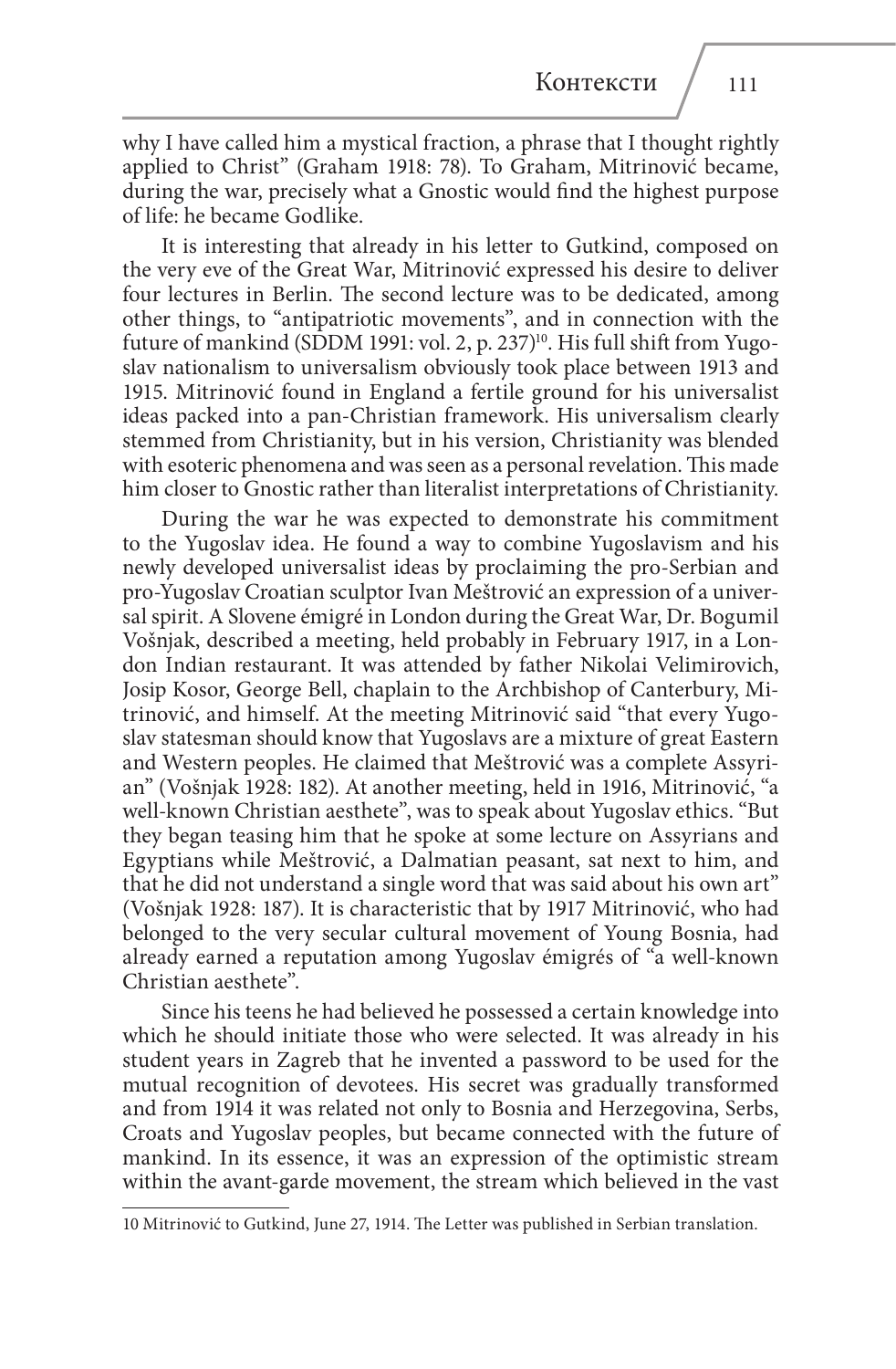possibilities of improving the world. To understand the fusion of science and religious teachings that Mitrinović attempted to make, one needs to look at the atmosphere that existed in London in the circles that were of interest to Mitrinović.

### **Efforts to make a Universalist Society**

During the 19<sup>th</sup> century Christianity faced a great crisis in Britain, especially in intellectual circles. There was a general belief that the Victorian age was the age of profound belief in God. However, the Victorian age ushered in new lines of thought in Britain: those of atheism and unconventional faith. Mitrinović subscribed to the latter. It wasn't just philosophers, writers and priests, but politicians as well, who began to feel that the Victorian Age was the age of deep doubts about established church canons. This means that, in intellectual circles, the  $19<sup>th</sup>$  century undermined the significance that Christianity had enjoyed in the Western world in everyday life. Therefore, it would be more appropriate to state that it was the era "of religious seriousness than of faith" (Vidler 1974: 112). The crisis of institutional religion among intellectual élites opened up new avenues of thinking. On the margins of this crisis emerged the need to connect faith with science, a fusion that had various outcomes. One was to identify a secret science, teachings that were left to modern men by older civilisations. Another effort was to reconcile science and religion, which appeared in the very popular form of spiritism. Finally, in an effort to connect faith with secret teachings, occultism also emerged. All these phenomena were very much alive and present in the British society at the end of the 19<sup>th</sup> and the beginning of the 20<sup>th</sup> century.

The Theosophical Society of Madame Blavatsky was founded in 1875 in New York. Madame Petrovna Blavatsky (1831–1891) moved to London in 1887, and lived there until the end of her life four years later. During the course of her last four years she succeeded in spreading Theosophy around Britain to a surprising degree. She believed that evolution was headed by "a chosen elect", by "a brotherhood of hidden masters". This brotherhood revealed its hidden truth from its seat in Himalayas, and Blavatsky was supposed to be one of their instruments. The British Theosophical Society had existed since 1878, and therefore it was able to distribute Madame Blavatsky's book *The Secret Doctrine* (Blavatsky 1888). It was as early as 1887 that a person as prominent as W. B. Yeats joined Blavatsky's lodge. Theosophy later attracted such celebrities such as Oscar Wilde, Thomas Edison and artists Mondrian and Kandinsky (Coverley 2008: 77–82). The journalist A. R. Orage, who would become Mitrinović's chief propagator after the Great War, was also a member of the Theosophical Society, and an admirer of Blavatsky's *Secret Doctrine* (Mairet 1966: 16–17).

The Theosophical Society had a competitor in The Hermetic Order of the Golden Dawn founded in 1888 when the Order established its first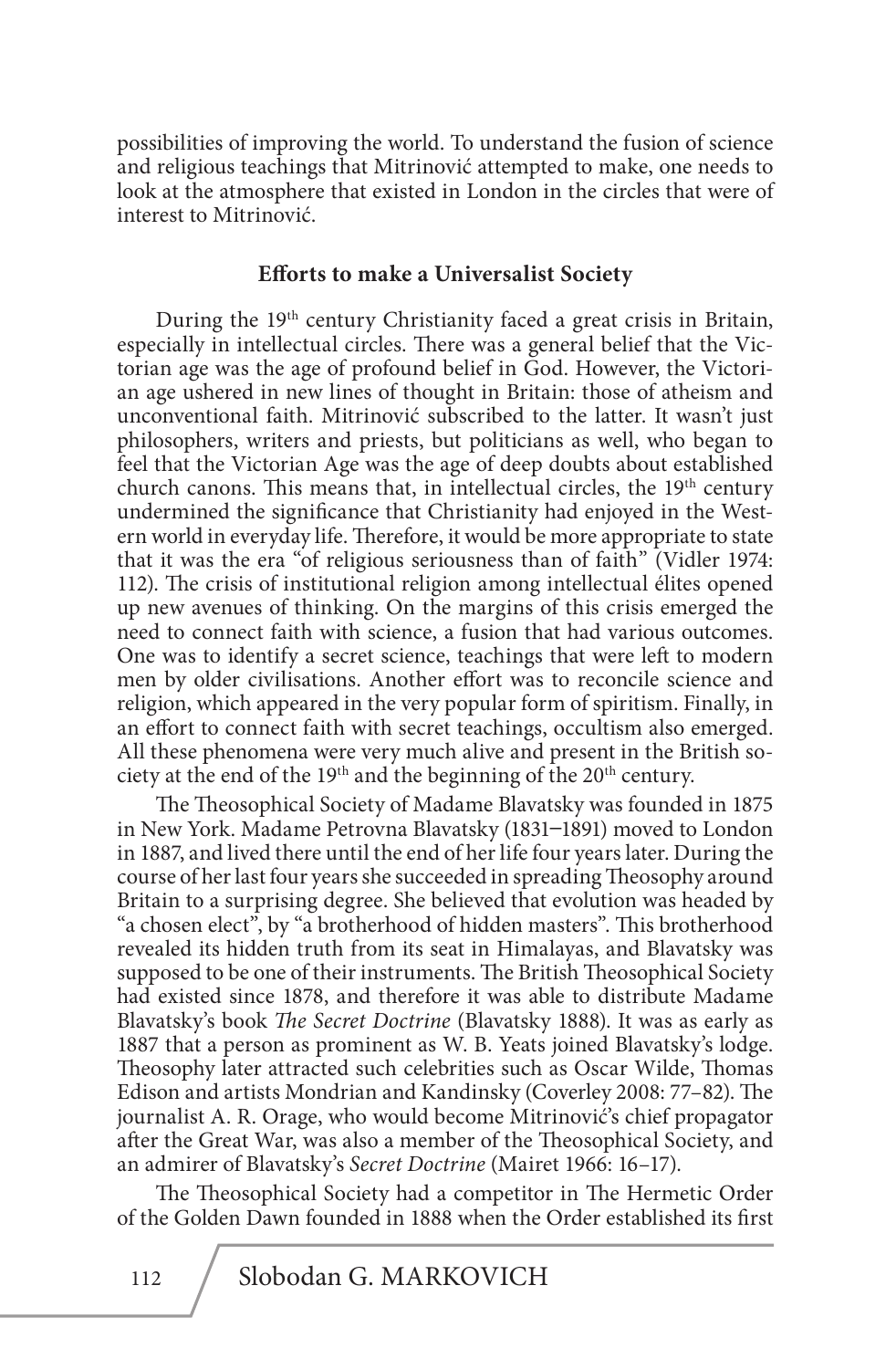temple of Isis-Urania in London. Among the prominent persons who soon joined the Order there was W. B. Yeats again. In the 1890s, some of the leading personalities of Victorian London's cultural life joined the Order (Coverley 2008: 82–87).

Besides Stephen Graham and Fr. Nikolai Velimirovich, Mitrinović attracted several more disciples during the Great War. One of them was the writer and journalist Philip Mairet (1886–1975). He mentions that he became "Mitrinović's most intimate disciple by 1917" (Mairet 1966: xi, 16). Another was Alfred Richard Orage (1873–1934) who earned a substantial reputation as the editor of *The New Age* (1907–1922), a British literary and modernist journal. *The New Age* was open for radical political thought and it advocated schemes of Guild Socialism and Social Credit. Orage was a student of Plato, Plotinus and Eastern teachings, as well as a committed theosophist, and Mairet provides an explanation of what his encounter with Mitrinović meant to him. The latter appeared "out of the center of what one feared was now the flaming wreck of European civilization, proclaiming a gospel of world salvation inspired by the perennial philosophy and the Christian revelation. He spoke like a prophet with a mission to convict the nations of sin and call them to righteousness, preaching in the language of transcendental idealism to which Orage's mind was well attuned" (Mairet 1966: x–xi).

Orage was so impressed by Mitrinović that he offered him a chance to address the wider public in Britain through his journal. His contributions to *The New Age: A Socialist Review of Religion, Science, and Art* were written under the pseudonym M. M. Cosmoi, and they include 54 pieces for the section World Affairs in the period from August 1920 to October 1921. In 1920, these pieces were actually co-authored by him and Orage. "M. M." refers to "Mitya Mitrinović", while Cosmoi could be a plural of the Hellenic noun *cosmos*, and is partially explained in the essay from April 1921 where he states: "for the Cosmos of Man is the galaxy of free worlds; each person within the race being an indefinite living universe" (Cosmoi 1921b: 293). Cosmoi would then be humans with their indefinite possibilities, multiple persons with endless potentials who M. M. already contained in himself. At the same time Cosmoi were the persons whom he wanted to address through these articles and who might progress in their possibilities by reading them. There is again something Gnostic in it, since he himself is obviously a person with "indefinite possibilities" addressing others with the same potential.

The language of the contributions is very peculiar, often mystical, strangely combining the terminology of social sciences and theology with overtones of the esoteric and mystical. For instance, on March 24, 1921, in an essay published in *The New Age*, Mitrinović writes of the gnosis of Christ and Sophia as: "the central and anthropocentric, human, panhuman gnosis of the world. *Vedanta Advaita,* the sacred apophasis of India, is the end, the periphery of panhuman cognisance. Except the miracle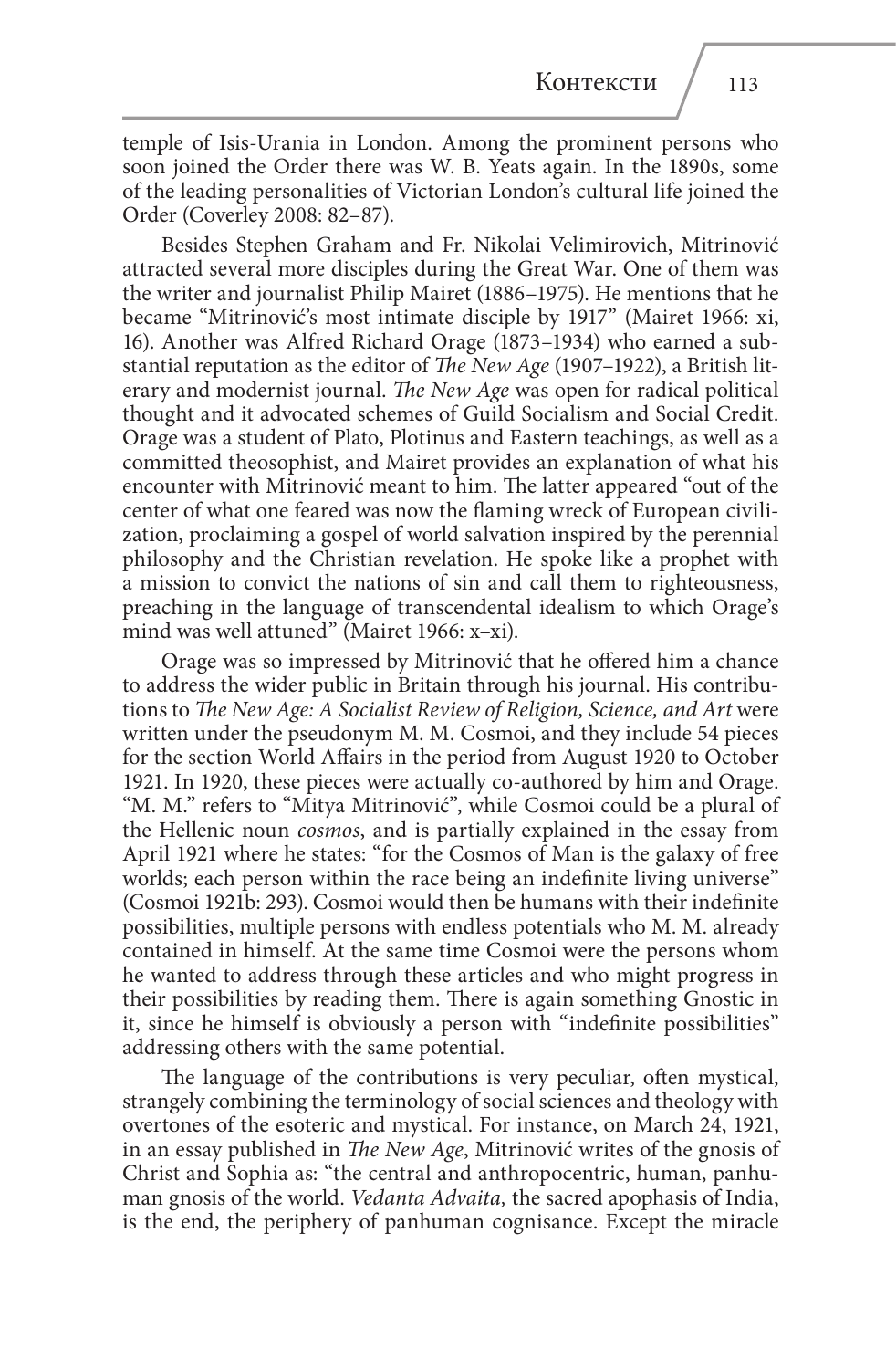and the apophasis of the embodiment of Sophia itself, except the absolute apophasis of pan-human organisation itself, of the Pleroma of the future Kingdom, a greater and more infinite revelation has never been given to Universal Man, to the Geon" (Cosmoi 1921a: 242).

At least some of his ideas obviously stem from ancient Gnosticism. When Mitrinović assembled his first circle of followers, Graham tried to recruit persons who were interested in similar matters. One of them was Georg Robert Stowe Mead (1863–1933), a member of the Theosophical Society and a very diligent researcher of Gnostic and Hermetic texts<sup>11</sup>. He was probably the best-informed person on Gnostic texts and traditions in Britain. Yet, Mead did not join Mitrinović's circle, but certainly inspired him to read his texts. That he was acquainted with Gnosticism may be clearly seen from an account provided by Mairet, who once happened to visit the British Museum with Mitrinović and Orage. The visit took place soon after their first meeting in 1914, but Mairet did not state when exactly. Mitrinović explained the Archaic Greek and Egyptian sculptures to them. Mairet then states: "and I do not know whether it was the Gnostic perspective of world history to which he related all this, or his power of communicating aesthetic understanding that first began to attach me to him as the man who knew all I wanted to know" (Mairet 1966: x).

Mitrinović had another Gnostic encounter through the works of the Russian theologian and philosopher Vladimir Solovyov, who was himself under the influence of Valentin, one of the founders of Gnosticism. He specifically quoted other sources of his ideas, including Friedrich Nietzsche, "a prophet of the Seraphimic or Seraphic dispensation of the world"; Helena Petrovna Blavatsky, who glorified "Humanity Universal and the eternal Christness of Man"; and Vladimir Solovyov, "the last of the fathers of Christendom and the prophet of the Sofian Christianity". After this, Mitrinović gives us the interpretative key to what he has said: "The universal socialism of humanity is Sophia herself, and the birth of the Superman is the meaning of evolution". In the same article he ends this list with the author who influenced him more than anyone else. "Eric Gutkind is the name of the Superman of our own hour, of the Aryan by spirit and fire, of the Socialist of the ascension and of the earthquake who proclaimed Pleroma in his seraphic scripture. This Semitic call to Prometheus and to the Grail at the same time is proclaimed in the first Christian deed, in the first superhuman act of a Jew after the deeds of Paul the Apostle. The name of this Deed is Cosmic Rebirth" (Cosmoi 1921c: 87–88). In this essay Mitrinović clearly demonstrated a fusion of the ideals of the Young Bosnians: social justice and ethical improvement of man. His socialism became religious with an aim that the religion of humanity could become socialist.

<sup>11</sup> His books are numerous and include: *Simon Magus*, 1892; *Pistis Sophia*, 1896; *Thrice Greatest Hermes*, in 3 volumes, 1906, and a series in 11 volumes entitled *Echoes from the Gnosis* (1906–07).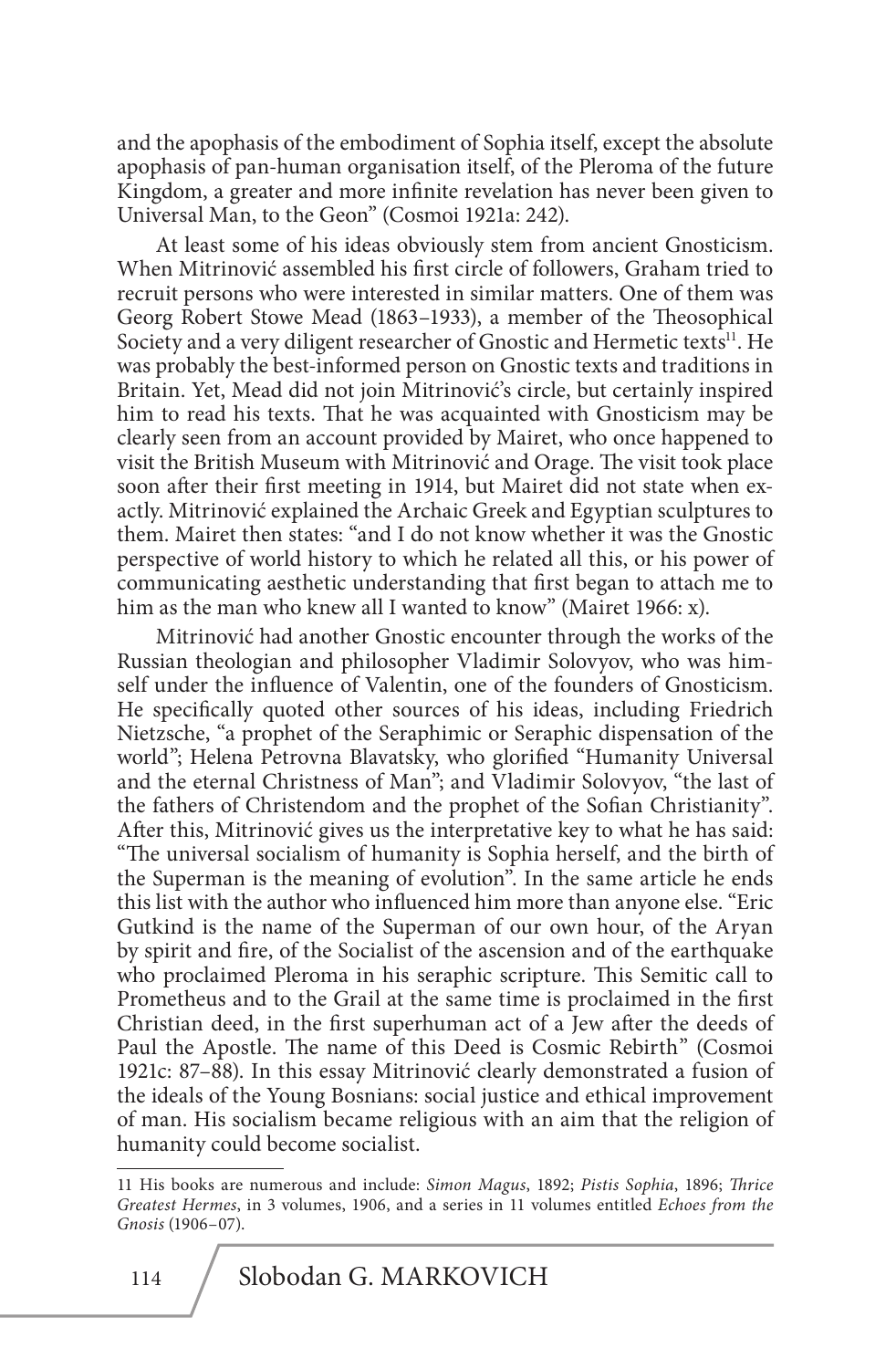Mitrinović's associates later interpreted his ideas expressed in *The New Age* primarily in pacifist terms: "In these articles he maintained that real peace could never be achieved so long as the races, nations, religions and all other separate groupings of mankind each fought in an isolated way for domination in what they considered to be their own particular interest. He saw as the only solution to this problem the conception of the world as an organic whole with every race, nation, religion or other grouping recognised as a function within this world-whole" (*Principles*  1981: 10). There is no doubt that in these texts Mitrinović indeed expressed such ideas, as well as ideas on the transformation of Europe and its unification. What, however, always needs to be taken into consideration is that his basis for all these initiatives was the (Judeo-)Christian revelation as defined in the works of Solovyov and Gutkind.

Edwin Muir (1887–1959), the British poet and translator, was a friend of Orage's and met Mitrinović through him. Writing for *The New Age* at the time when Mitrinović was also one of its contributors, Muir made some observations about him. "He [Mitrinović] was the man for whom only the vast processes of time existed. He did not look a few centuries ahead like Shaw and Wells, but to distant millenniums, which to his apocalyptic mind were as near and vivid as tomorrow. He flung out the widest and deepest thoughts pell-mell, seeing whole tracts of history in a flash, the flash of the axe with which he hewed a way for himself through them, sending dynasties and civilizations flying". He also described the content of his discussions with Mitrinović, or rather the latter's monologues on the universe, "the creation of animals, Adam Kadmon, the influence of the stars…" (Muir 1940: 174–175).

Muir missed some of the more secular points in Mitrinović's contributions, but his description gives a very good testimony of the impression that Mitrinović's ideas and style of his texts left even on benevolent readers and collocutors. There was a sense of something chaotic and disconnected in his contributions, of something too distant and too apocalyptic to be given proper consideration. Yet, at the same time, it was something exotic and attractive. Unsurprisingly, Orage faced serious opposition about Cosmoi's articles and their publication inconveniently corresponded with a serious drop in the circulation of *The New Age*. Some were quick to accuse the unconventional style of Cosmoi's articles for this.

# **From Mysticism to Adler and Jung**

Orage was very interested in the psychological teachings of Freud, Adler and Jung. In 1921, he made a study group that included Mitrinović. The task of the group was to analyse these teachings and to assess the possibility of their interaction with religion and morality. Yet, in the spring of 1922, Orage abandoned all of his activities in Britain and went to France to join a new guru called George Ivanovich Gurdjieff (c. 1870–1949), a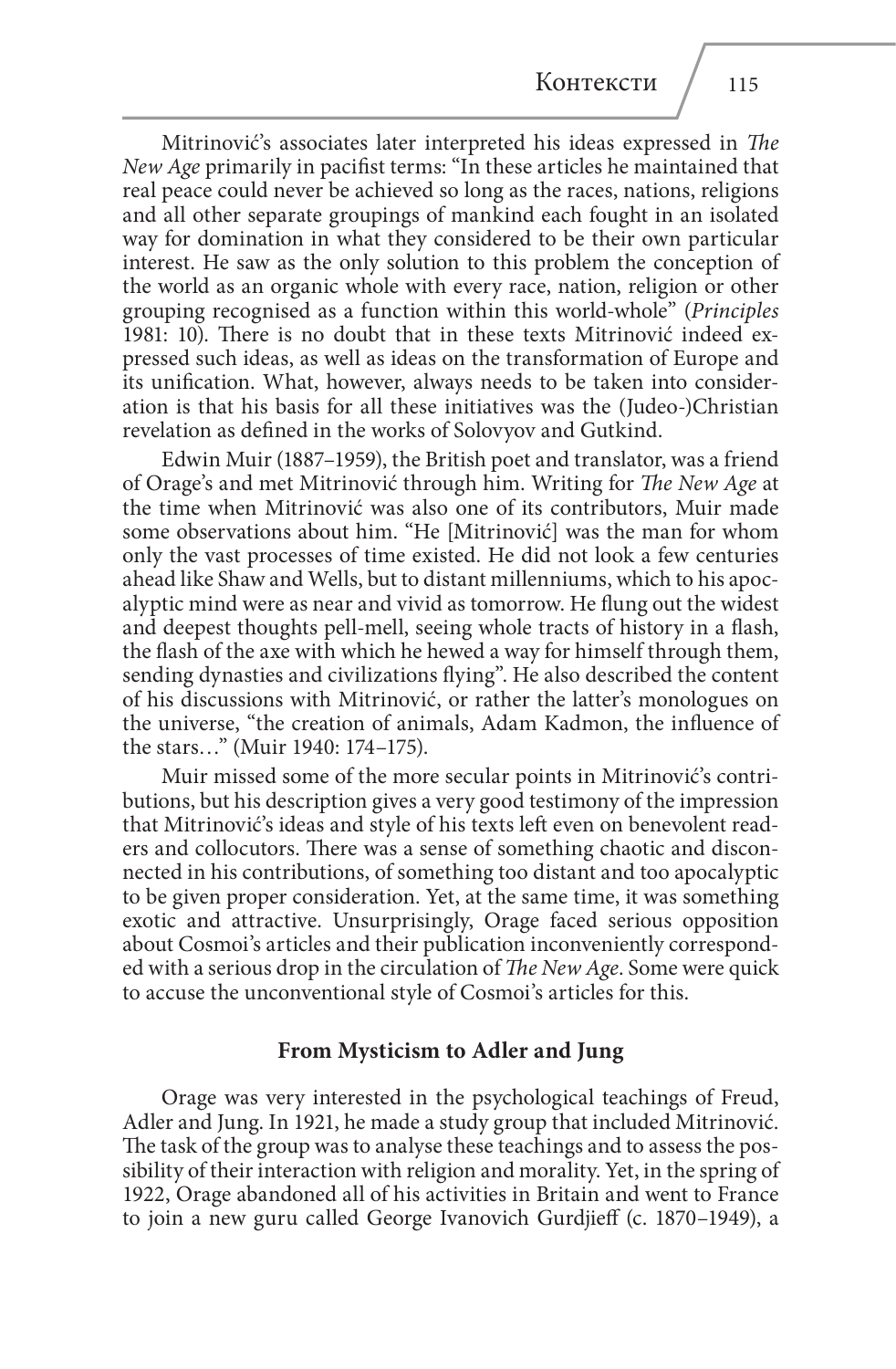Greek-Armenian from Armenia, a spiritual leader who impressed many Brits of that age. The loss of Orage was a great shock to Mitrinović, but by 1922 he had already established his reputation of a person very knowledgeable regarding mystical and occult matters. Many artists and writers of that time in London were inclined to these very concerns.

It seems that in the early 1920s Mitrinović began to sketch his own synthesis, strongly influenced by Indian religious concepts, but other activities prevented him from finishing his plan (Palavestra, 2003: 337). After losing Orage's protection he developed a new circle around Valerie Cooper. The circle met at her studio and became a place where Mitrinović could exert his influence on her friends, discussing matters of philosophy, occultism, religion, psychology and philosophy. In 1926, Alfred Adler visited London, and Mitrinović met him at Valerie Cooper's studio. The practical result was that Mitrinović formed the British branch of the International Society for Individual Psychology, which became operational in March 1927, and he invested a lot of energy into developing the Society. He turned its London branch into a movement and, in the period 1927– 1932, personally delivered over 50 lectures at the premises of the Society, in Gower Street. The premises included his basement study.

The Society in London attracted doctors specializing in psychiatry, but also a vast circle of intellectuals interested in new psychological schools. Adler and Freud faced similar problems. They both established international associations of their followers and wished to include among their followers not only doctors but also a wide range of intellectuals. Yet, in both cases doctors preferred to medicalise the movement. Within the Adler London Society Mitrinović co-opted the Chandos group within Society's sociological group. The Chandos group, whose many members had previously been associated with *The New Age*, was interested in economic and social reforms in Britain, and it shared some socialist ideas, but blended them with the concept of Christian compassion. The Medical group of the Society did not look favourably on the social orientation of some of their colleagues. The Society soon became bitterly divided, but ultimately survived the rift. The chairman of the Society, Philip Mairet, had to announce a reorganisation of the Society in June 1931. It was to restrict its activities to psychology. This obviously did not work, and Adler, who was determined to keep his individual psychology outside of the realm of politics, personally asked his London Society to become independent at the end of 1933. Yet, by that time the Society was very much reduced in its activities (Palavestra 2003: 337–339; Mairet 1966: xxvi; Rigby 2006: 91–106).

As an eclectic, Mitrinović could not really restrict his attention to the teachings of any single school. By the end of the 1920s he had adopted some Jungian concepts as well. It was in the 1926–1929 period that he gradually reached the concept according to which Freud was a thesis, Adler an antithesis and Jung a synthesis, to put it in Hegelian terms, which he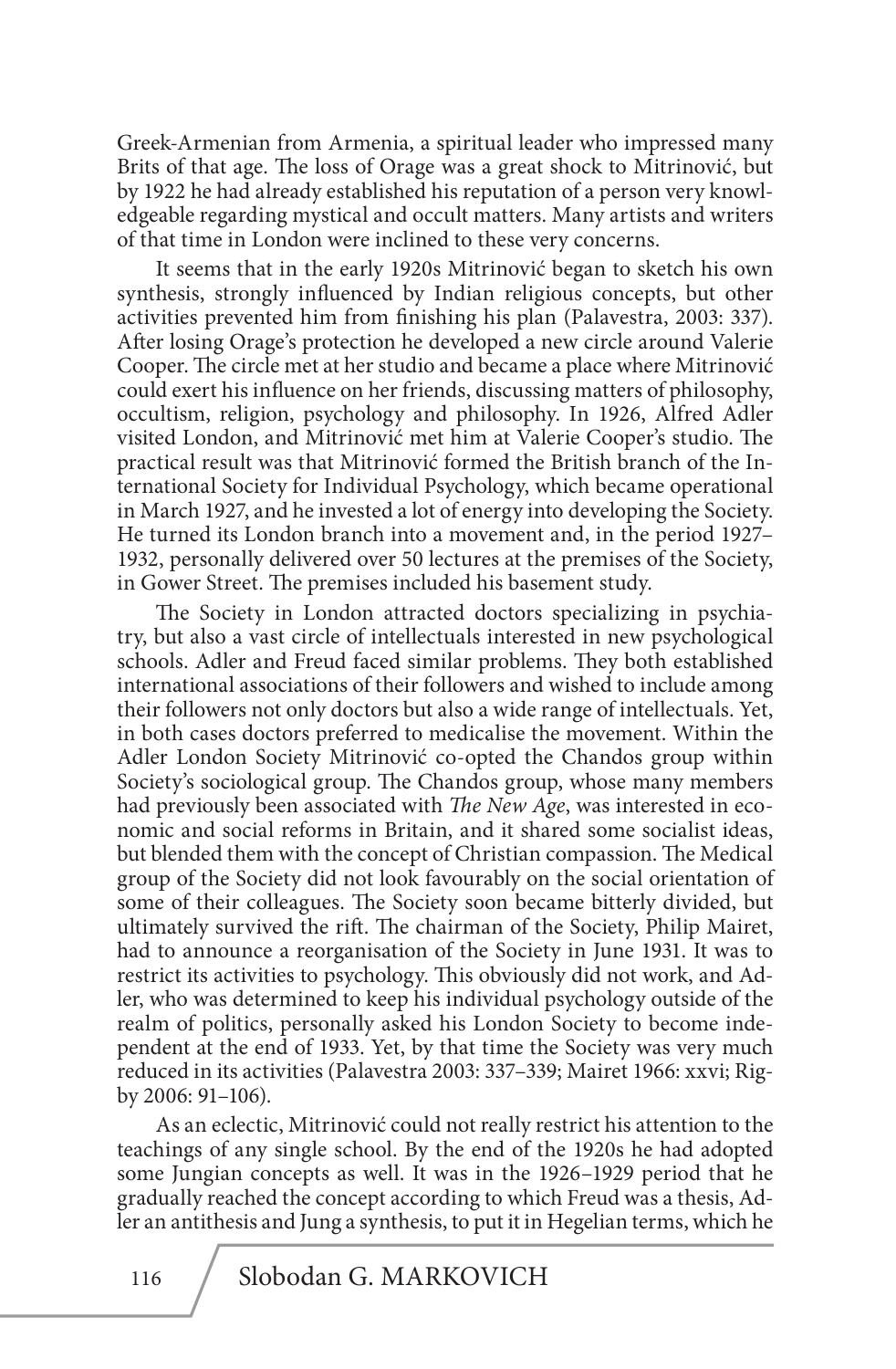was fond of using. Almost all historians of Gnosticism who have followed the development of this line of thought in modernity consider people like Jakob Boehme (1575–1624) and Carl Gustav Jung (1875–1961) to be followers of Gnostic traditions (Hoeller 1982: 44–58; Quispel 1993: 574)<sup>12</sup>. It is to be remembered that the first hermetic author who Mitrinović admired, Eric Gutkind, was also under the influence of Jakob Boehme. In this way a revolutionary from a peripheral Austro-Hungarian province became a modern chiliastic utopian and a Gnostic, connecting old-age Gnosticism and European millennial traditions with the teachings of E. Gutkind and C. G. Jung.

For the nexus of modern psychology and esoteric teachings two key texts by Mitrinović are "The Significance of Jung", published in *Purpose*  magazine in 1929, and a text entitled "Three Revelations", based on notes taken by his followers. In the text on Jung, Mitrinović defined culture as the "individual experience of objective values" (SWDM 1987: 332). Considering teachings of S. Freud, C. G. Jung and A. Adler, Mitrinović is led to conclude that culture is essentially Gnosis. That this is not only an accidental reference to Gnosticism is ascertained from the paragraph that follows: "The great Anthropos drives, inspires, breathes into all these various racial spirits, giving the impulse but not guidance" (SWDM 1987: 334).

The text on Jung together with the piece "Three Revelations" can be taken to represent the essence of Mitrinović's teaching. Among the three revelations, he first discusses the pre-Christian revelation of ancient traditions and he takes the theosophist Rudolf Steiner as its modern exponent. Obviously under the influence of Jung, he states that the first revelation is about the archetypal man. The second revelation is the Christian one as the Russian thinker Vladimir Solovyov understood it; this is about the archetypal man in history. Finally, the third revelation is the post-Christian revelation; its prophet is Eric Gutkind and this revelation is about "Genius" and about "the cosmic rebirth of individuals"; it deals with the archetypal man "realized in individual consciousness"; it is about "Christ in you" (SWDM 1987: 439)<sup>13</sup>. In order to reach this third revelation, one should use what Mitrinović called the "creative critique" as "the only means of self-knowledge in the future". Yet, at this point he abandons the usual element of various mystical movements, namely that *gnosis* is reserved for the *electi*. Self-knowledge "is not a luxury for the few" but "the duty of all". Revelations will not come through great geniuses any more, and instead every man is a small genius (SWDM 1987: 445). In other words, all humans are *cosmoi*.

<sup>12</sup> In 1916, C. G. Jung published in limited circulation his Gnostic visions entitled *Septem sermones ad mortuos* ("The Seven Sermons to the Dead"). For a detailed study of Jung's Gnosticism see: Stephan A. Hoeller, *The Gnostic Jung and the Seven Sermons to the Dead*  (London: Quest Book, 1982). The English translation of *Septem sermones* is included in Hoeller's book: "VII Sermones ad Mortuos (Seven Sermons to the Dead)."

<sup>13</sup> Mitrinović never published this essay. One of his British disciples, Winifred Gordon Fraser, took notes from his lectures and compiled them from various talks by Mitrinović.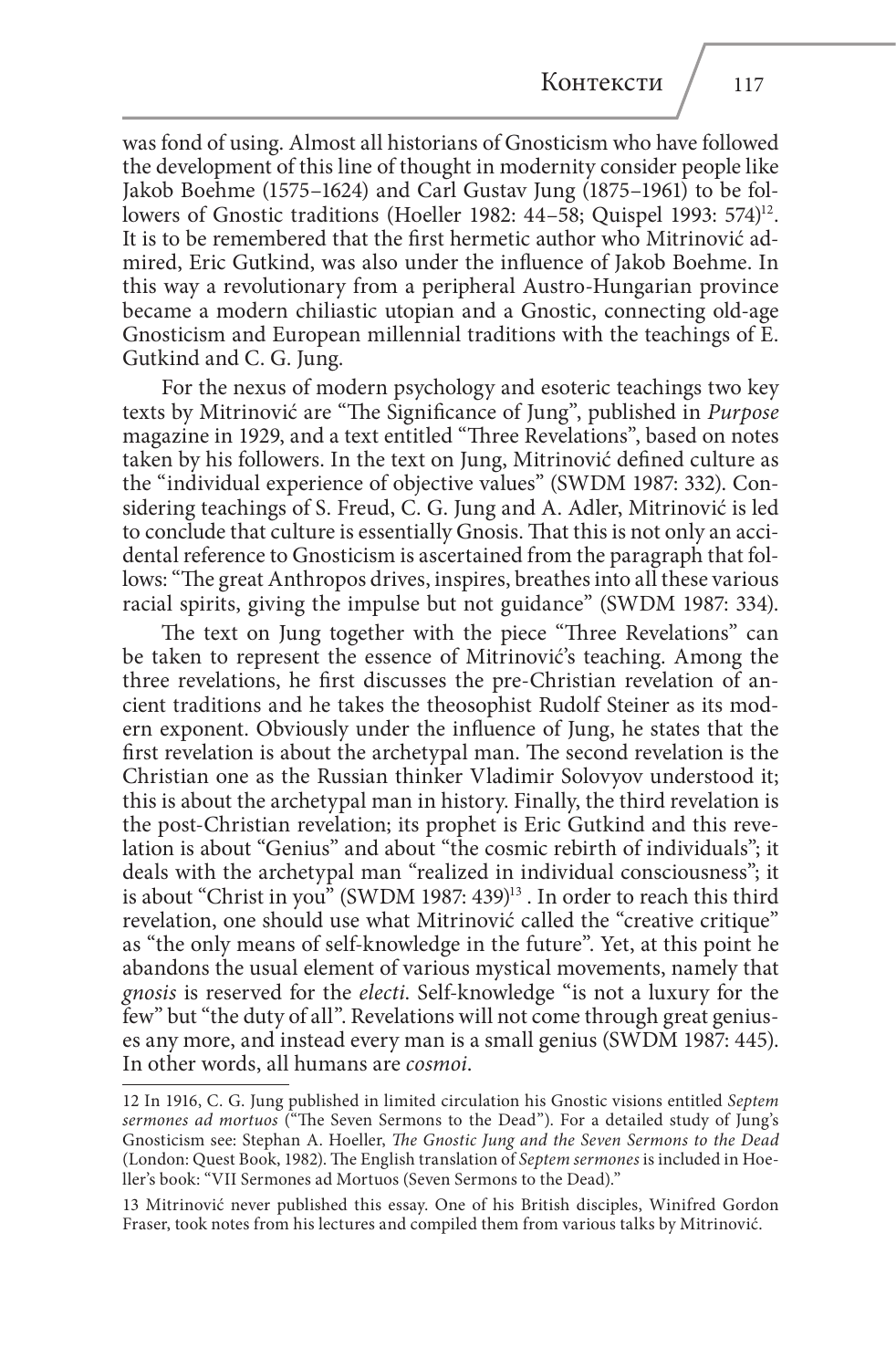On the surface, one would hardly find a connection between Mitrinović's revolutionary national activity in Bosnia, his idea of Pan-Humanity, his commitment to Adlerian and Jungian psychology, his dedication to reforming global affairs, his research of the occult and his close affiliation with Gnosticism and Hermetic thought. A careful analysis would, however, identify one key denominator common to all of Mitrinović's broad interests. That is a quest for synthesis, so typical of many thinkers of the first decades of the 20<sup>th</sup> century. He seemed to have believed that secret teachings might help him reach that synthesis. Moreover, Gnosticism had something very common to Mitrinović's own synthesis. Elaine Pagels noticed an important feature of many ancient Gnostics: "How – or where – is one to seek self-knowledge? Many Gnostics share with psychotherapy a second major premise: both agree – against Orthodox Christianity – that the psyche bears *within itself* the potential for liberation or destruction" (Pagels 1986:  $135$ <sup>14</sup>. Gnosticism demands finding the divine within an individual's most hidden layers of being. In other words, it requests introspection, a method that it shares with dynamic psychiatry. In addition to Gnosticism, Mitrinović was deeply interested in Indian religious philosophy. Certainly, some of his concepts were inspired by Indian religious tradition, but that part of his teachings is beyond the scope of this study.

His activities with the Adlerian society left a deep mark. He gained new experience that allowed him to inspire new groups and movements, and he acquired a command of certain psychological techniques. Philip Mairet was, for some time, the chairman of the Adlerian Society, whose real commander-in-chief was Mitrinović. Moreover, Mairet wrote *ABC of Adler's psychology* (Mairet 1930), and was therefore more than qualified to assess Mitrinović's methods in dealing with his disciples, both as his own former follower and as an authority in Adlerian psychology. He says that Mitrinović encouraged his followers to read Gnostic, Hermetic, theosophic, anthroposophic texts and Indian literature, as well as pieces by Gurdjieff. Thereafter, he would lead them to synthesis himself, through his own "inexhaustible flow of interpretative discourse, which was basically in the tradition of Eastern Christianity". In essence his characteristic method was: "to allow and even help the pupil to go on feeding his own favorite ego-ideal (despite warnings he would not heed) to the point at which it burst, and left him in a void with nothing but the ultimate resources of his own being. This was sometimes effective". Mairet adds that Mitrinović never refused anyone who was seeking help. "His compassion, his Dostoievskian panhumanity, inclined him to accept everybody who came to him, even to the serious waste of his own time and energy" (Mairet 1966: xxv). What has been neglected very often in analyses of Mitrinović's various endeavours is that in his Adlerian period he apparently acted for some time "as unpaid psychotherapist and counsellor to various individuals who sought his assistance" (Rigby 2006: 99). His psychother-

14 Original italics.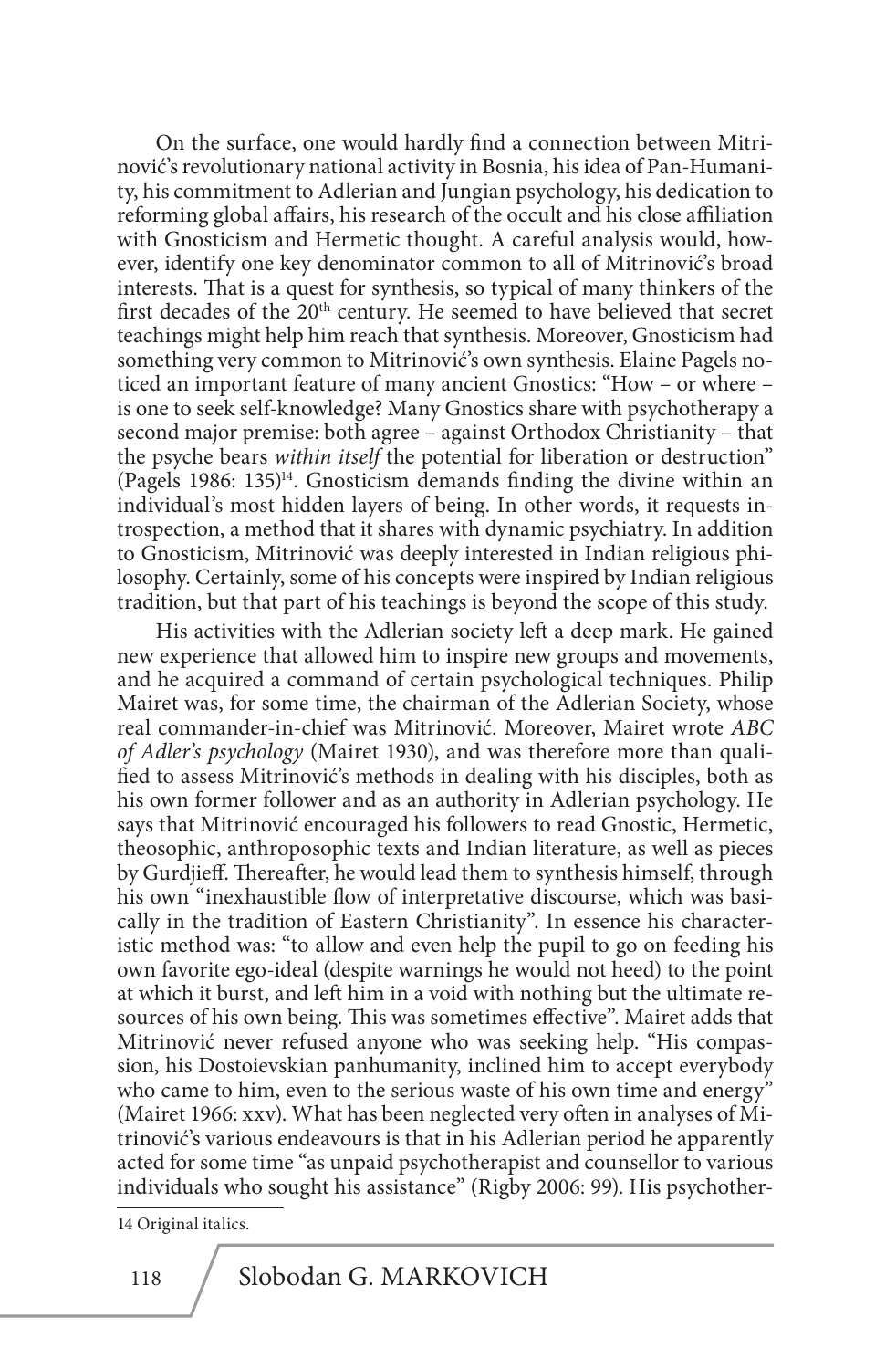apeutic experience helped him to develop his own method. He seems to have continued using this method until the end of his life. However, he reframed it as a sort of group therapy, as will be seen later.

Experience of effectively heading a psychological society enabled him to connect psychotherapy with occult teachings. It also led him to work with people who were sceptical of religion, and put him in touch with fully secular individuals. This was not a very difficult task for someone who had been an ideologue of a very secular literary movement in his home region before 1914. In that way, he developed at least two parallel narratives. One, more secular and socially oriented, was intended for those of his followers who were not very inclined to mysticism. Another, the mystical line, followed his ideas developed since 1914.

This duality seems to have been prompted by his experience with the Adlerian society, where one had to keep together physicians who wanted psychology only, and others who were interested in wider social reforms. By having to deal with both groups Mitrinović developed his ability to keep different groups of his followers. The departure of Orage certainly made Mitrinović painfully aware that in the realm of mysticism his magnetism could easily evaporate with the arrival of other gurus. Doing some psychotherapy helped him to get better acquainted with the two parallel intellectual streams in Britain. This indeed seems to have given rise to some confusion, and therefore in the recollections of Philip Mairet or Alan Watts one sees only a mystical Mitrinović, while his later followers, connected with the New Atlantis Foundation, left recollections of a very rational Mitrinović and were more than ready to underestimate his mysticism.15

#### **SOURCES**

UB – SC, NAF, University of Bradford, Special Collections, New Atlantis Foundation

#### **LITERATURE**

- Behr, Shulamith. "Wassily Kandinsky and Dimitrije Mitrinovic: Pan-Christure through Aryan Europe<sup>'"</sup>, *Oxford Art Journal*, vol. 15, no. 1, 1992, pp. 81–88.
- Blavatsky, Helena Petrovna. *The Secret Doctrine. The synthesis of science, re- ligion, and philosophy*, in two vols., Theosophical Publishing Co., 1888.

<sup>15</sup> I have analysed Mitrinović's projects from the 1930s and the dilemmas of interpretation of his work in the paper entitled "Cosmopolitan projects of Dimitrije Mitrinović from the 1930s and the dilemmas of interpretation" that has been printed in this issue of *Književna istorija/The Literary History*.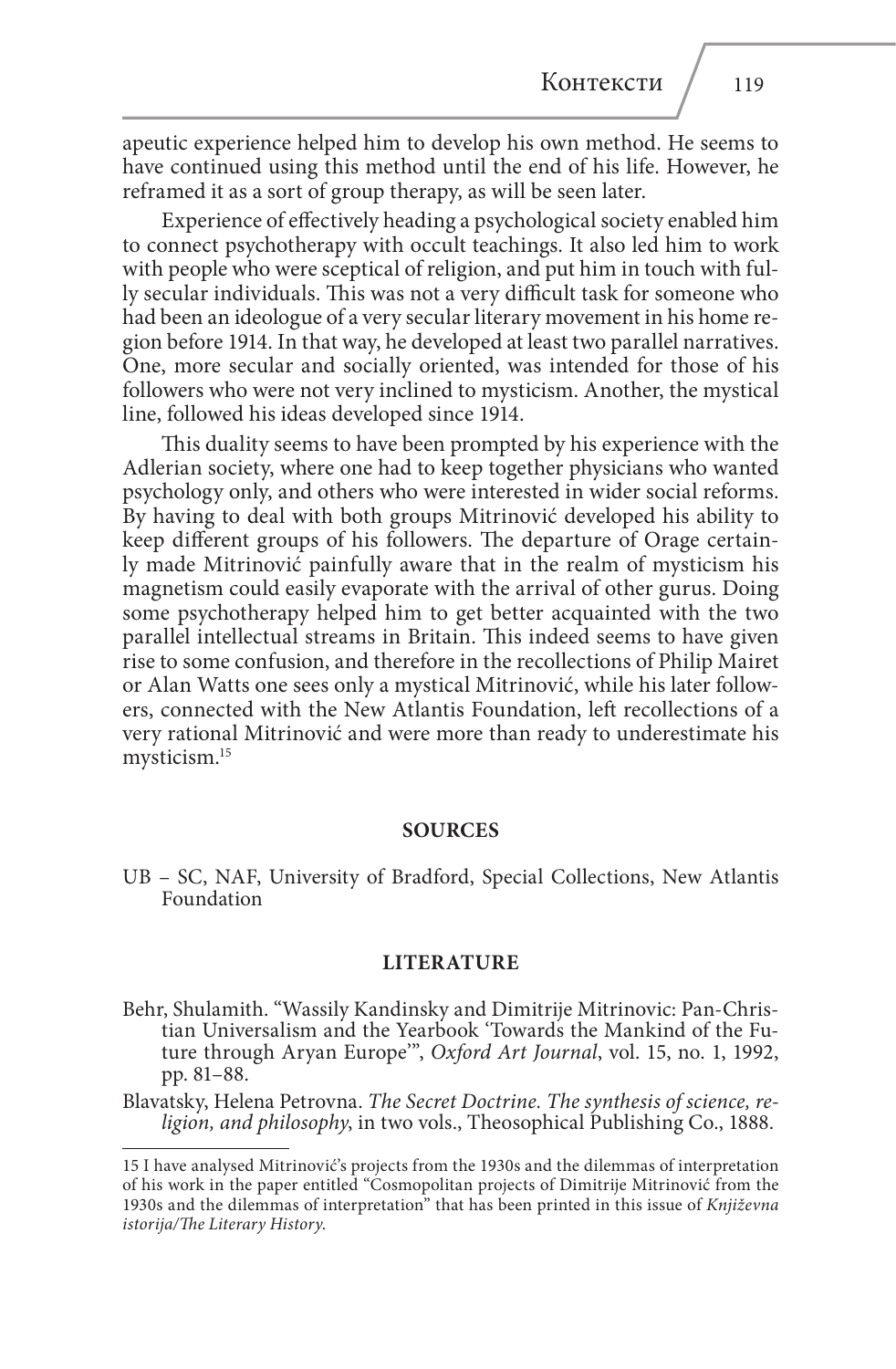- Cosmoi, M. M. [Dimitrije Mitrinovic]. "World Affairs", *The New Age. A Socialist Review of Religion, Science and Ars*, no. 1489, March 24, 1921a, p. 242 b; no. 1493, April 21, 1921b, p. 293 a; no. 1502, June 23, 1921c, pp. 87 b, 88 a.
- Coverley, Merlin. *Occult London,* Harpenden: Pocket Essentials, 2008.
- Dedijer, Vladimir. *The Road to Sarajevo*, MacGibbon and Kee, 1967.
- Glišović, Dušan/Глишовић, Душан. *Иво Андрић, Краљевина Југославија и Трећи рајх 1939–1941* [*Ivo Andrić, the Kingdom of Yugoslavia and the Third Reich 1939-1941*], Službeni glasnik, 2012.
- Graham, Stephen. *The Quest of the Face*, The Macmillan Co., 1918.
- Graham, Stephen. *St. Vitus Day*, D. Appleton and Company, 1931.
- Graham, Stephen. *Part of the Wonderful Scene. An Autobiography*, Collins, 1964.
- Gutkind, Eric. *The Body of God. First Steps Toward an Anti-Theology. The Collected Papers of Eric Gutkind*. Horizon Press, 1969.
- Hoeller, Stephan A. *The Gnostic Jung and the Seven Sermons to the Dead*, Quest Book, 1982.
- Kermode, Frank. "Apocalypse and the Modern", in Saul Friedländer, Gerald Holton, Leo Marx and Eugene Skolnikoff (eds.), *Visions of Apocalypse: End or Rebirth?*. Holmes and Meier, 1985, pp. 84-108.
- LeRoy Finch, Henry. "Introduction", in Eric Gutkind, *The Body of God. First Steps Toward an Anti-Theology. The Collected Papers of Eric Gutkind*. Horizon Press, 1969, pp. 7–20.
- Mairet, Philip. *A B C of Adler's Psychology,* Kegan Paul, Trench, Trubner & Co., Ltd., 1930.
- Mairet, Philip. A. R. Orage. A Memoir, University Books, 1966 [1st ed. 1936].
- Mairet, Philip. "Reintroduction", in Idem, *A. R. Orage. A Memoir*, University Books, 1966, pp. v–xxx.
- Mitrinović, Dimitirje. *Certainly Future*, *Selected writings of Dimitrije Mitrinović* [SWDM], H. C. Rutherford (ed.), Boulder, 1987.
- Mitrinović Dimitrije/*Митриновић, Димитрије*, *Сабрана дјела* [*Collected Works of Dimitrije Mitrinović* – SDDM, P. Palavestra (ed.)], Svjetlost, 1991, in three volumes.
- Muir, Edwin. *An Autobiography*. Methuen, 1968 [1<sup>st</sup> ed. 1940].
- Pagels, Elaine. *The Gnostic Gospels*, Penguin, 1986.
- Pajin, Dušan/Пајин, Душан. *За свечовечанску заједницу. Димитрије Митриновић (1887–1953)* [*For a Panhuman Community. Dimitrije Mitrinović 1887-1953*], Pešić i sinovi, 2016.
- Palavestra, Predrag/ Палвестра, Предраг. "Судбина и дело Димитрија Митриновића" [The Fate and Work of Dimitirje Mitrinović], in Idem (ed.), *Димитрије Митриновић, Сабрана дјела* [Idem (ed.), *Collected Works of Dimitrije Mitrinović*], Svjetlost, 1991, pp. 9–153.
- Palavestra, Predrag/Палавестра, Предраг. *Догма и утопија Димитрија Митриновића* [*Dogma and Utopia of Dimitrije Mitrinović*]. Zavod za udžbenike, 2nd enl. ed., 2003 [1st ed. 1977].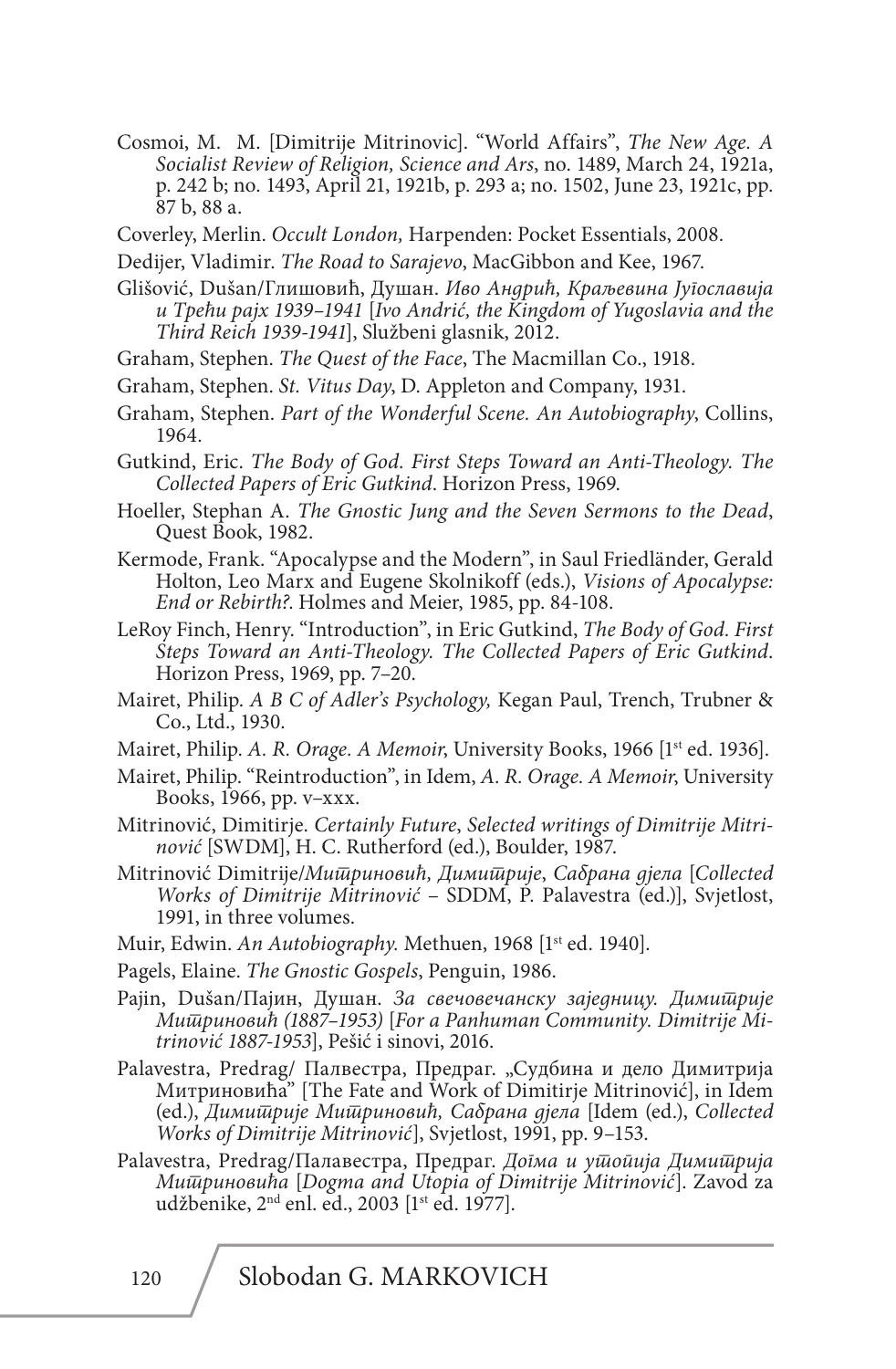- Popović, Bojana/Поповић, Бојана. S. v. "Митриновић, Димитрије", *Српски биографски речник* [s. v. "Mitrinović, Dimitrije", *Serbian Biographical Dictionary*], vol. 6, Matica srpska, 2014, pp. 787–788.
- *Principles and Aims. New Atlantis Foundation*, The New Atlantis Foundation, 1981.
- Quispel, Gilles. "Gnosticism from the Middle Ages to the Present", in Mircea Eliade (ed. in chief), *The Encyclopedia of* Religion, Simon and Shuster Macmillan, 1993, vol. 5, pp. 566-574.
- Rigby, Andrew. *Dimitrije Mitrinović. A Biography,* William Sessions Ltd., 2006.
- Rigby, Andrew. S. v. "Dimitrije Mitrinović", *Oxford Dictionary of National Biography*, Oxford University Press, 2008. [http://www.oxforddnb.com/ view/article/97877, accessed 23 June 2016]
- Rutherford, H. C. "Erich Gutkind as Prophet of the New Age", The New Atlantis Foundation, 1975.
- Rutherford, H. C. "General Introduction", in Idem (ed.), *Certainly, Future. Selected writings of Dimitrije Mitrinović*, Boulder, 1987, pp. 1-16.
- Scholem, Gershom G. *Major Trends in Jewish Mysticism*, Schocken Books, 1946.
- Vidler, Alec R. *The Church in an Age of Revolution. 1789 to the present day*, The Pelican History of the Church, Penguin Books, 1974.
- Vošnjak, Bogumil. *U borbi za ujedinjenu narodnu državu. Utisci i opažanja iz doba svetskog rata i stvaranja naše države* [*In the Struggle for a Unit- ed National State. Impressions and Observations from the period of the World War and the Creation of our State*], Belgrade, Zagreb and Ljubljana, 1928.
- West, Rebecca. *Black Lamb and Grey Falcon. A Journey through Yugoslavia,*  Canongate Books, 1993.

#### **ABBREVIATIONS**

- SWDM Mitrinović, Dimitirje. *Certainly Future*, *Selected writings of Dimitrije Mitrinović*, H. C. Rutherford (ed.), Boulder, 1987.
- SDDM Mitrinović Dimitrije/*Митриновић, Димитрије*, *Сабрана дјела* [*Collected Works of Dimitrije Mitrinović*, P. Palavestra (ed.)], Svjetlost, 1991, in three volumes.